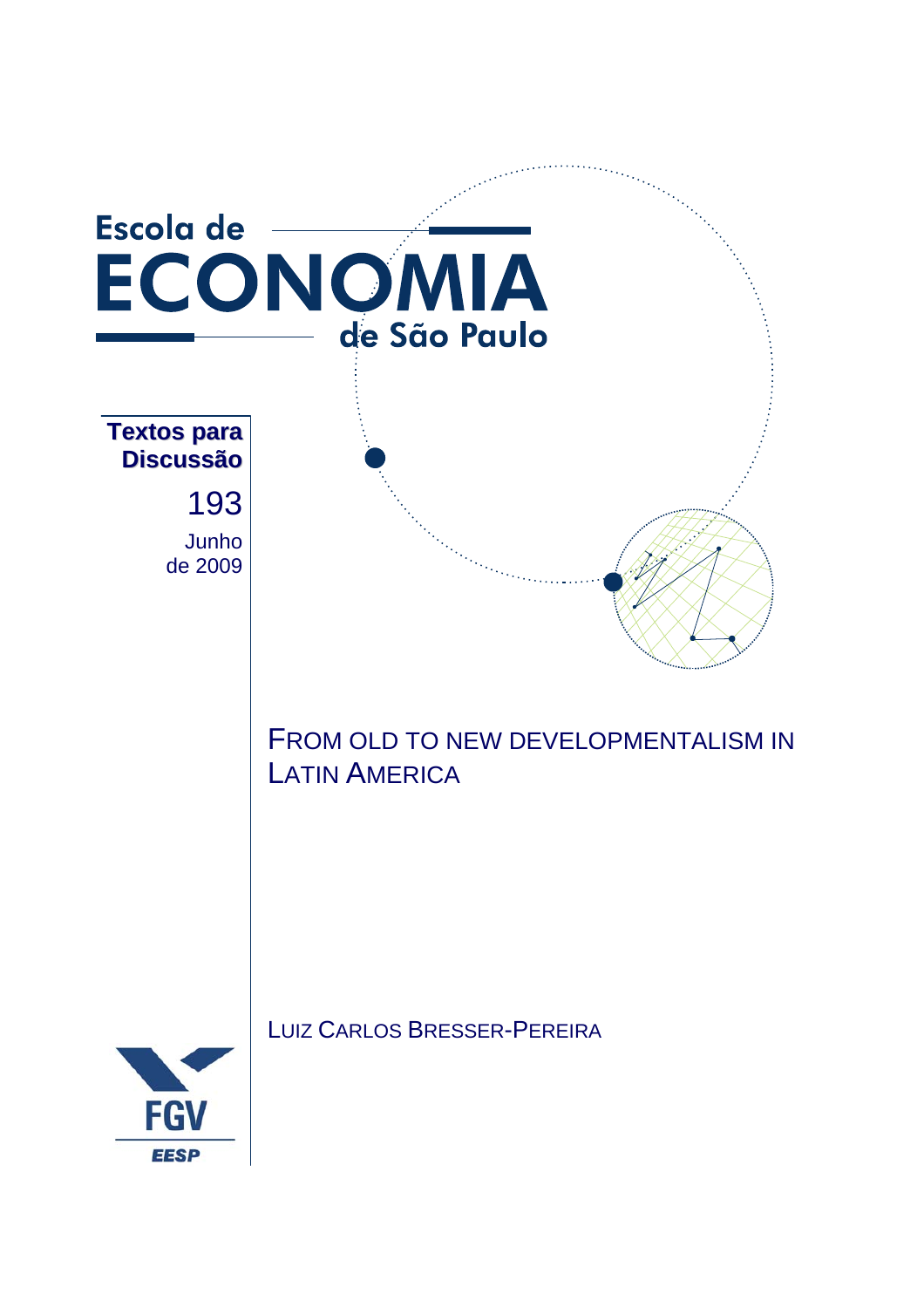

Os artigos dos *Textos para Discussão da Escola de Economia de São Paulo da Fundação Getulio Vargas* são de inteira responsabilidade dos autores e não refletem necessariamente a opinião da FGV-EESP. É permitida a reprodução total ou parcial dos artigos, desde que creditada a fonte.

Escola de Economia de São Paulo da Fundação Getulio Vargas FGV-EESP **www.fgvsp.br/economia** 

TEXTO PARA DISCUSSÃO 193 • JUNHO DE 2009 • 1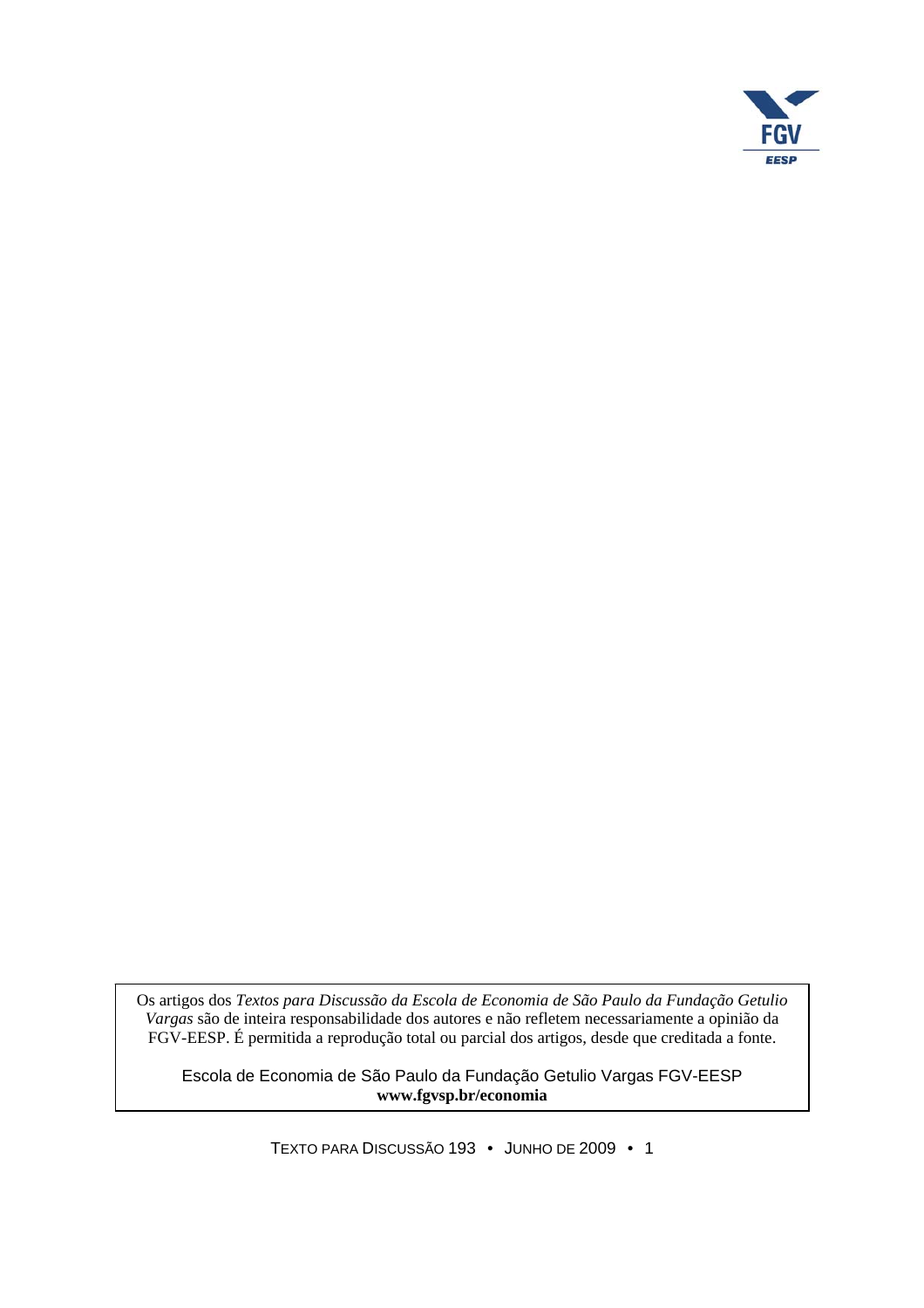# **FROM OLD TO NEW DEVELOPMENTALISM IN LATIN AMERICA**

Luiz Carlos Bresser-Pereira

**Abstract**. The failure of the Washington Consensus and of macroeconomic policies based on high interest rates and non-competitive exchange rates to generate economic growth prompted Latin America to formulate national development strategies. New developmentalism is an alternative strategy not only to conventional orthodoxy but also to old-style Latin American national developmentalism. While old national developmentalism was based on the tendency of the terms of trade to deteriorate and, adopting a microeconomic approach, proposed economic planning and industrialization, the new nationaldevelopmentalism assumes that industrialization has been achieved, although in different degrees by each country, and argues that, in order to assure fast growth rates and catching up, the tendency that must be neutralized is that of the exchange rate to overvaluation. Contrary to the claims of conventional economics, a capable state remains the key instrument to ensure economic development, and industrial policy continues to be necessary; but what distinguishes the new approach is principally growth with domestic savings instead of with foreign savings, a macroeconomic policy based on moderate interest rates and a competitive exchange rate instead of the high interest rates and the overvalued currencies prescribed by conventional orthodoxy.

**Key words**: national strategy structuralism developmentalism orthodoxy

JEL classification: O10 – 011 – O54

\_\_\_\_\_\_\_\_\_\_\_\_

**Sumário.** O fracasso do consenso de Washington e das políticas macroeconômicas, baseadas em altas taxas de juros e taxas de câmbio não-competitivas para promover o crescimento da economia, levou os países da América Latina a formularem estratégias nacionais de desenvolvimento. O novo desenvolvimentismo é uma estratégia alternativa não apenas à ortodoxia convencional, mas também ao antigo nacional-desenvolvimentismo latinoamericano. Enquanto o antigo nacional desenvolvimentismo era baseado na tendência à deterioração dos termos de troca e, adotando uma abordagem microeconômica, propunha planejamento econômico e industrialização, o novo nacional-desenvolvimentismo pressupõe que a industrialização foi alcançada, apesar de em diferentes estágios em cada país, e argumenta que, para assegurar rápidas taxas de crescimento e o *catch up*, a tendência que deve ser neutralizada é a da sobrevalorização da taxa de câmbio. Contrariamente à economia convencional, um estado capaz continua sendo o instrumento chave para assegurar o desenvolvimento econômico, a política industrial continua sendo necessária; mas o que distingue a nova abordagem é principalmente o crescimento com poupança interna, ao invés de com poupança externa. Uma política macroeconômica baseada em taxas de juros moderadas e uma taxa de câmbio competitiva, e não altas taxas de juros e moeda sobreapreciada conforme recomenda a ortodoxia convencional.

**Palavras-chave**: estratégia nacional estruturalismo desenvolvimentismo ortodoxia

Luiz Carlos Bresser-Pereira is Emeritus Professor of Getulio Vargas Foundation. lcbresser@uol.com.br www.bresserpereira.org.br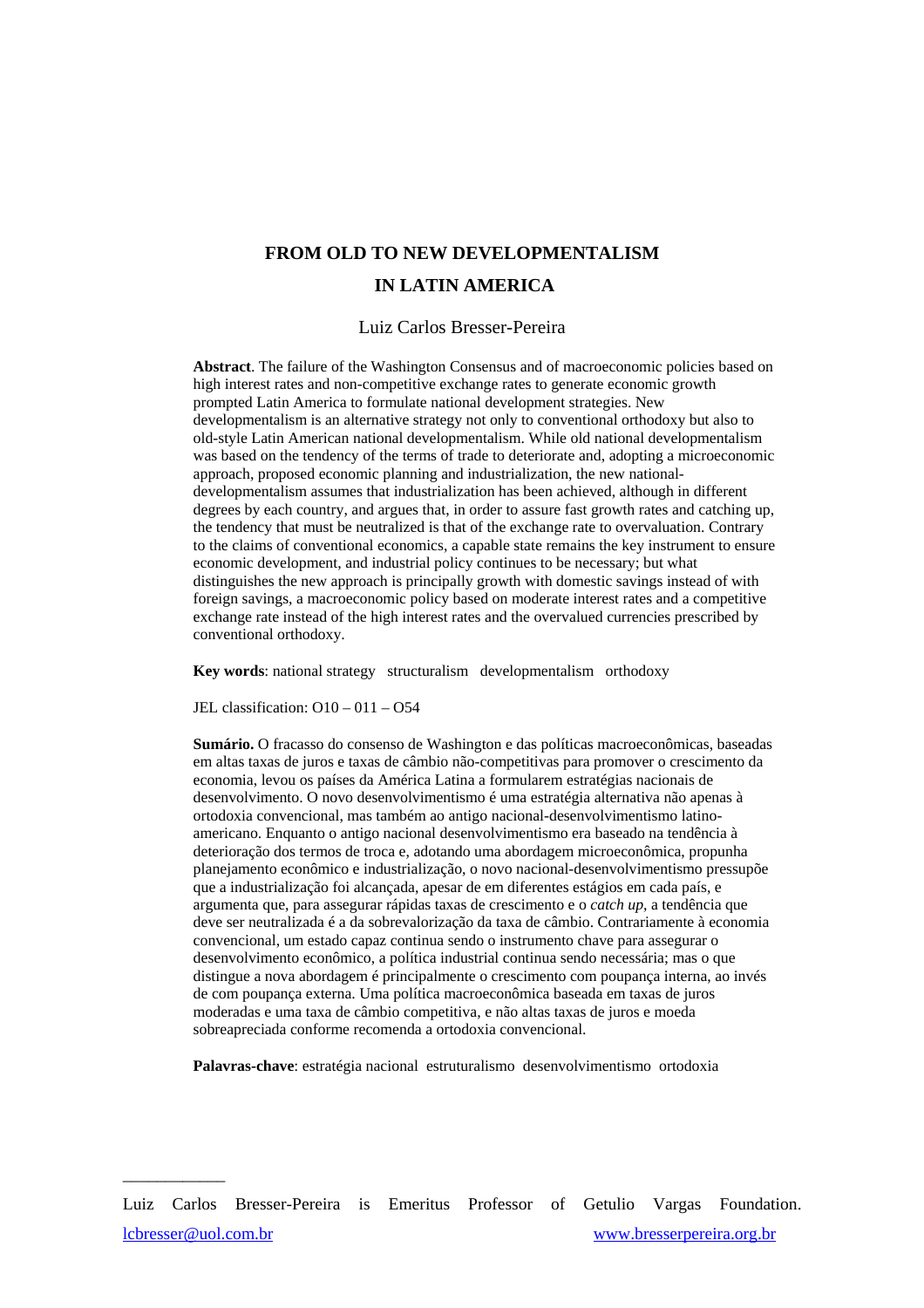In a time of globalization and democracy, economic competition has spread worldwide, embracing not only business firms but nation-states, and the re-election of governments and their supporting politicians now depends on how successful they are in promoting economic growth and in reducing economic inequality. Thus, although countries have become more interdependent and must cooperate to achieve common goals, the pressures emanating from national societies remain as strong as they were before globalization and democracy became dominant. And the institutional role of national development or national competition strategies remains as salient. From the 1930s or, at least, the 1950s, Latin American countries adopted a successful national development strategy, namely, national developmentalism. In the late 1980s, after ten years of foreign debt crisis combined with high rates of inflation, this strategy required redefinition. It was replaced by the Washington Consensus, or conventional orthodoxy – an imported strategy based on the deregulation of markets, growth with foreign savings, high interest rates and overvalued exchange rates. Ten years later, after the 1994 Mexican, the 1998 Brazilian and the 2001 Argentinean financial crises, the failure of this strategy became evident, as it caused repetitive balance of payment crises and failed to improve living standards. Thus, since the early 2000s, Latin America countries have been once again seeking a national development strategy. In the political realm, this search for an alternative has been expressed by the successive elections of center-left and nationalist political leaders. Yet the success of this search is not assured. What is the economic policy alternative? Which institutional reforms and which economic policies does such a project entail? More broadly, which are the competing strategies for Latin America? How should a national development strategy look today?

To respond to these questions we must make a realistic assessment of the different realities and levels of development existing in Latin America. The poorer a country is, the more unequal and poorly educated its society will be, and the more difficult it will be to govern and to formulate appropriate economic policies. The challenges that all backward or developing countries have faced the 1950s, when this question was first asked by the pioneers of the development economics school, vary from country to country according to the stage of development. Countries are, first, supposed to undertake primitive

<sup>&</sup>lt;sup>1</sup> I refer to economists like Albert Hirschman, Arthur Lewis, Celso Furtado, Gunnar Myrdal, Hans Singer, Michel Kalecki, Ragnar Nurse, Raul Presbisch and Paul Rosenstein-Rodan.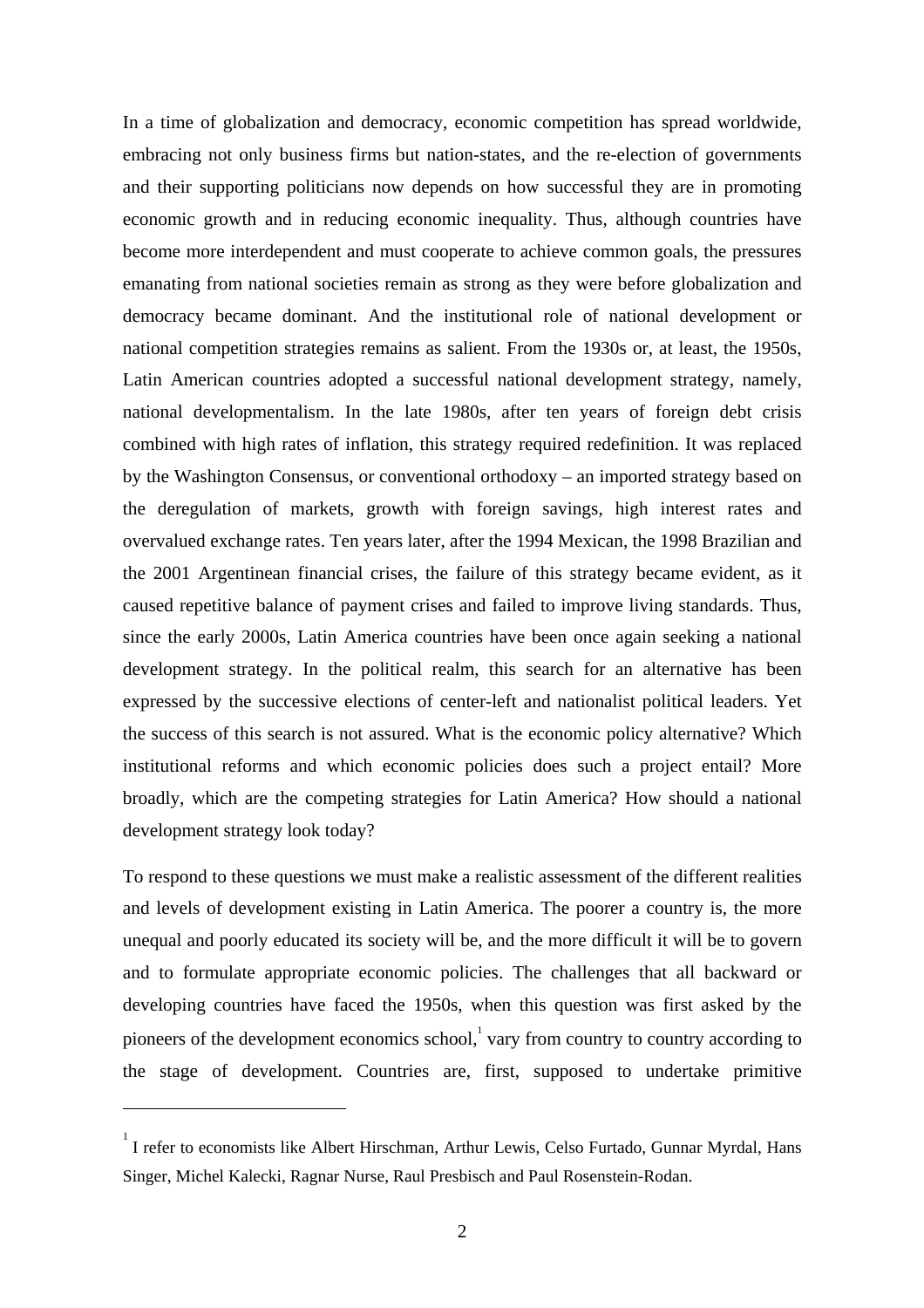accumulation and to create a minimal capitalist class; second, they must complete their modernization or capitalist revolution, which involves the formation of a truly national state and industrialization; and third, now equipped with a modern business class, a large professional middle class, and a large wage-earning class, and with the basic institutions required for economic growth, countries must prove themselves capable of continuing to grow fast and of gradually catching up with the growth levels of rich countries. In Latin America I would say that all countries, with the possible exception of Haiti and perhaps Nicaragua, have completed primitive accumulation, and that a group of countries, including at least Argentina, Brazil, Mexico, Chile, Uruguay and Costa Rica, have completed their capitalist revolutions and may be considered middle-income countries. This being so, it is not sufficient just to ask what the alternative to conventional orthodoxy is; in defining this alternative it is also necessary to distinguish middle-income countries from poor countries in the region, because the challenges they face are different.

Considering the questions and the caveats set out above, I will adopt an historical method to compare the two competing strategies that Latin America faces today: conventional orthodoxy and new developmentalism. The paper is divided into seven short sections. In the first, I discuss the need for a national development strategy to compete in the present stage of capitalism; in the second, I discuss old or national developmentalism, its relation to the Latin American structuralist school of thought, and its success in promoting economic growth between 1930 and 1980. In the fourth section I ask why national developmentalism was discarded in the late 1980s and replaced by conventional orthodoxy, and suggest five causes for it: the hegemony of the associated dependency interpretation of Latin America in the 1970s and 1980s, the exhaustion of importsubstitution industrialization, the 1980s debt crisis, the new hegemony of neoliberalism, and the training of Latin American economists abroad. In the fifth section I discuss briefly why this imported strategy failed to generate growth and why, during its short dominance, growth rates were lower than before, financial instability increased and inequality deepened. Finally, in the sixth and seven sections I compare, first, new developmentalism with old developmentalism, and, second, new developmentalism with conventional orthodoxy. My concern in these two sections is to demonstrate that there is a sensible alternative to the Washington Consensus.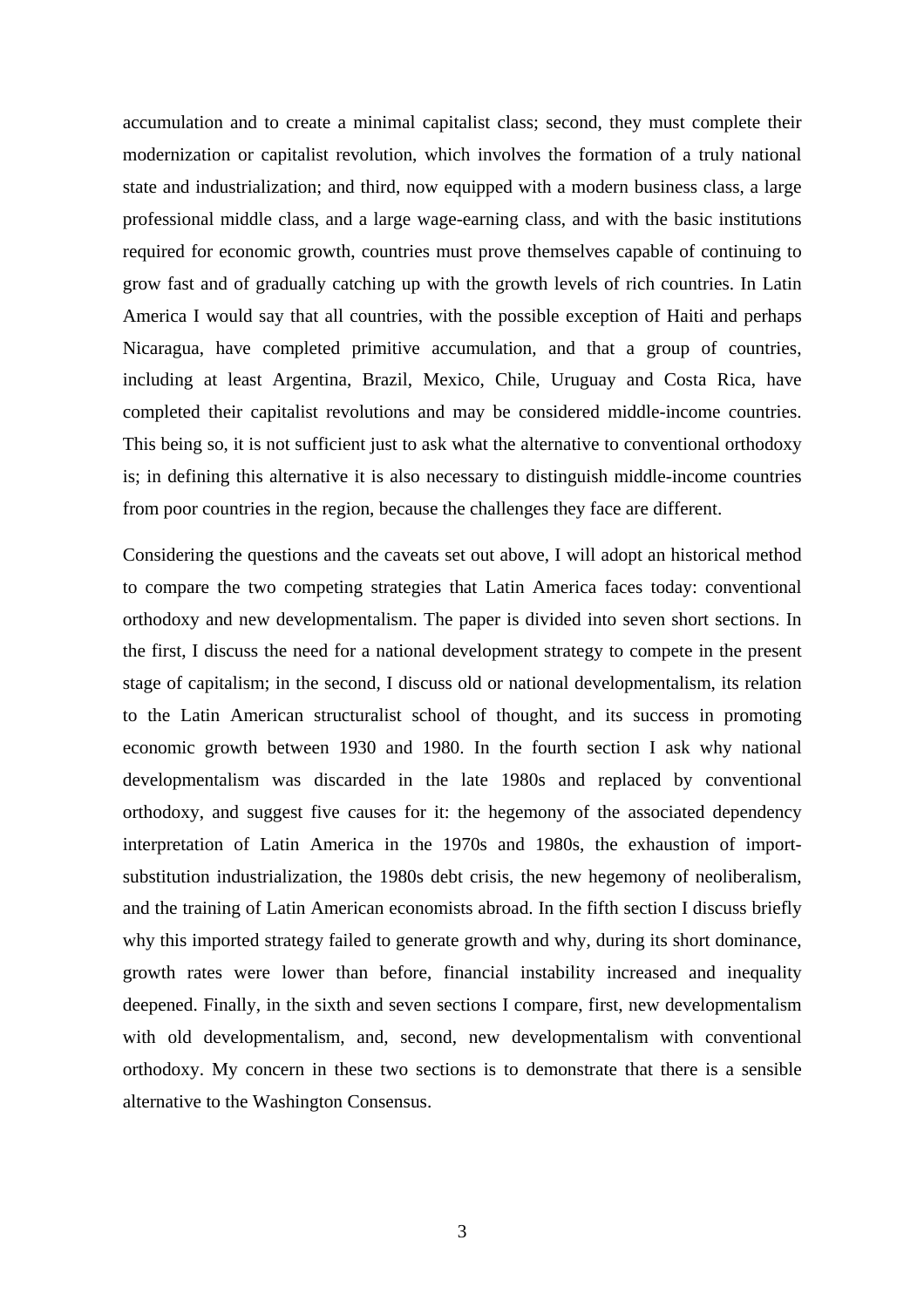#### **The need for national development strategies**

Economic development requires a national development strategy. Historically, countries that were successful in developing and in catching up adopted national development or national competition strategies. What is a national development strategy? It is a set of economic development-oriented values, ideas, laws and policies conducive to the creation of opportunities for risk-taking entrepreneurs to invest and innovate. The key institution or cluster of institutions behind economic growth is not the guarantee of property rights and contracts, as the new institutionalists suggest, but a national development strategy. It is less than a national development project or plan because it is not formal; it lacks a document that accurately describes objectives or the policies to be implemented in order to attain such objectives, because the inherent accord among the social classes has neither text nor signatures. And it is more than a national development project or plan because it informally embraces the whole of society or a large share thereof; it illuminates for all a path to tread and sets out certain very general guidelines to be observed; and, although it does not assume a conflict-free society, it does require a reasonable consensus when it comes to competing internationally. It is more flexible than a project, and it always considers the actions of opponents or competitors. It recognizes that the factor that drives individual behavior is not just personal interest but competition with other nations. A national development strategy reflects all of this. Its leadership falls to the government and the more active elements of civil society. Its fundamental instrument is the state itself: its norms, policies and organization. Its outcome, when a major accord establishes itself, when strategy becomes truly national, when society begins sharing, loosely but effectively, methods and goals, is accelerated development – a period during which the country enjoys high per capita income and high growth rates of living standards.

A national development strategy implies a set of fundamental variables for economic development. These variables are real and institutional alike. The nation's increased savings and investment capacities; the means by which it incorporates technical progress into production; human capital development; increased social cohesiveness, resulting in

 $2^{2}$  The guarantee of property rights and contracts is naturally important but difficult to assure in the initial phase of economic development. On the other hand, entrepreneurs are risk-taking individuals or groups who are motivated by their inner need to achieve and by opportunities for profit (Bresser-Pereira, 2009b: ch. 2).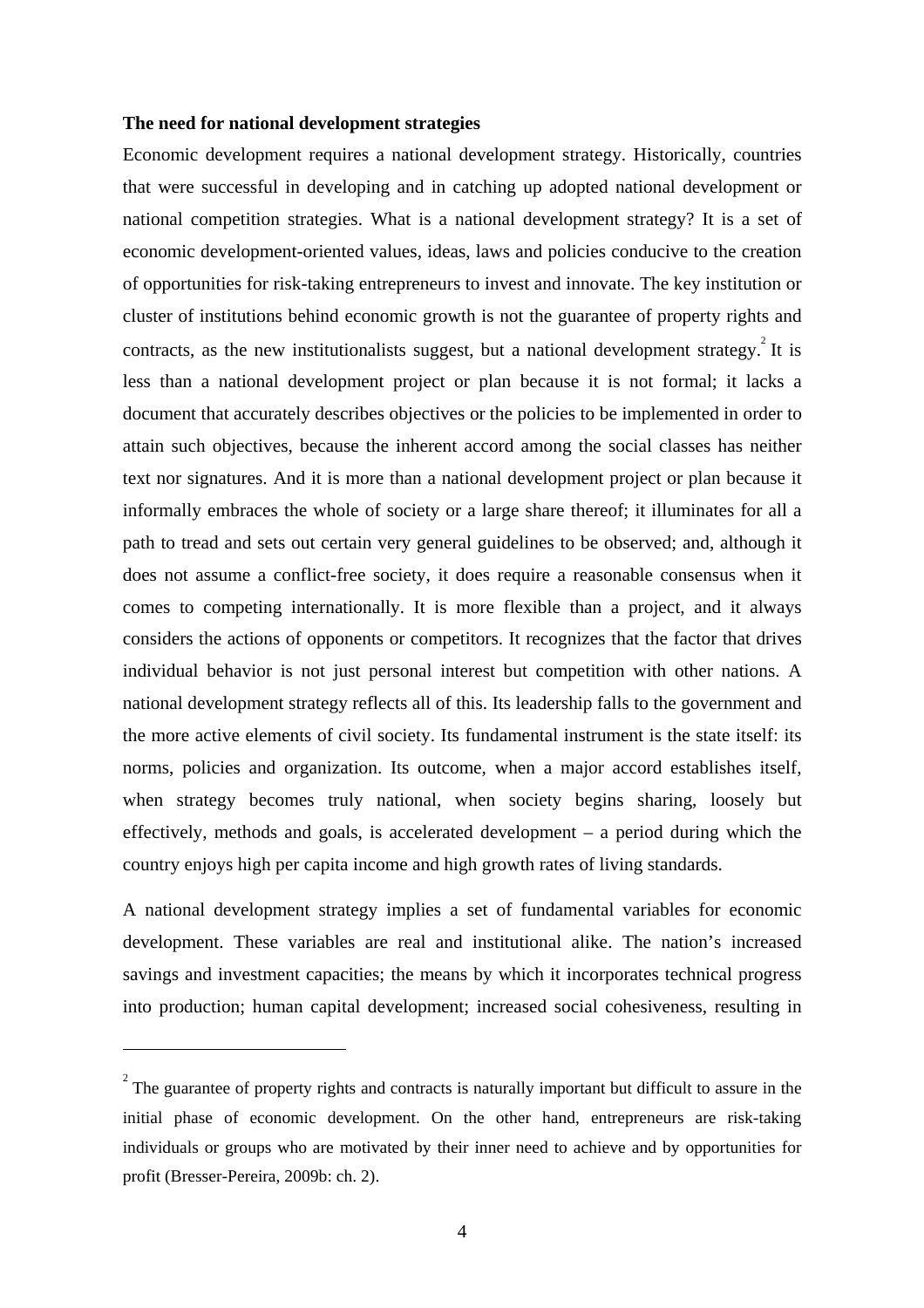social capital or in a stronger, more democratic nation; a macroeconomic policy capable of ensuring the state's and the nation-state's financial health, leading to moderate domestic and foreign debt ratios – these are all constituents of a national development strategy. In this process, institutions, instead of being mere one-size-fits-all abstractions, are seen and construed concretely, historically. A national development strategy will gain meaning and strength when its institutions – be they short-term (public policies) or relatively permanent (laws, institutions proper) – respond to societal needs, when they are compatible with the economy's factor endowment, or, more broadly, when they are consistent with the elements that make up the structure of society.

All countries, beginning with England, required a national development strategy to bring about their industrial revolutions and to continue to develop. The use of a national development strategy was particularly evident among late-developing countries such as Germany and Japan, which were never characterized by dependence. Peripheral countries, on the other hand, like Brazil and other Latin American countries that had lived through the colonial experience, remained ideologically dependent on the center after achieving their formal independence. Both late-developing central countries and former colonies needed to formulate national development strategies, but the task was easier for the former. For peripheral countries, there was the additional hurdle of facing their own "dependency", that is, the subordination of local elites to central countries' elites. The structuralist social scientists who participated in national developmentalism in Latin America did not ignore this phenomenon, but assumed that economic development was characterized by a division between the progressive or nationalist elite associated with industrialization, and the conservative elite associated with the primary exports model that prevailed before 1930. They were nationalists because they acknowledged the existence of economic imperialism characterized by pressures from rich countries to prevent the industrialization of developing countries, or, once industrialization had become a fait accompli, to capture domestic markets for their multinational manufacturing enterprises by means of financial exploitation and unequal exchange in international markets. Besides, their nationalism was the ideology for strengthening state capacity and forming genuinely autonomous national states; it was the affirmation that, in order to develop, countries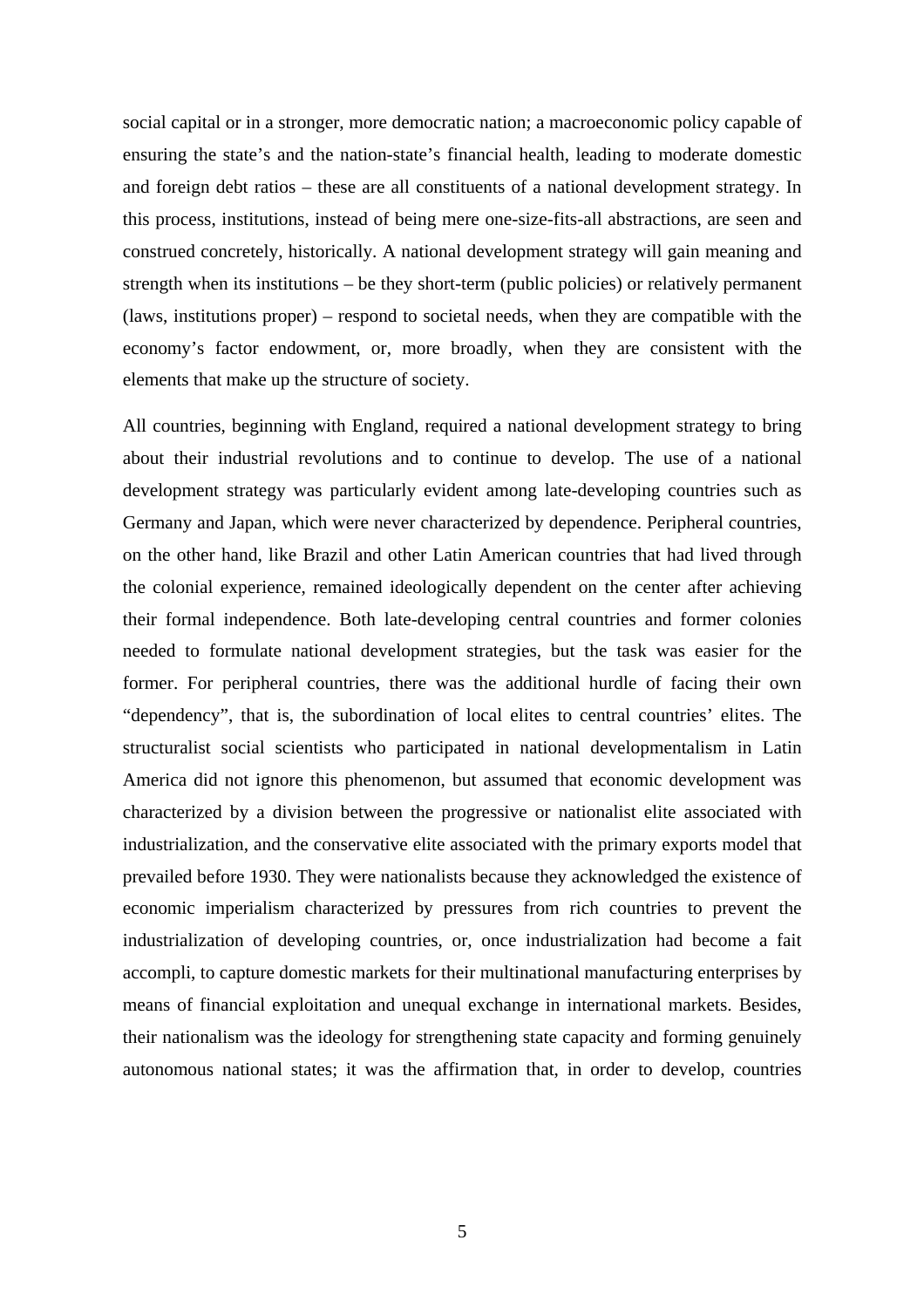needed to define their own policies and institutions, their own national development strategies.<sup>3</sup>

#### **National developmentalism and structuralism**

Between the 1930s and the 1970s, Brazil and other Latin American countries grew at an extraordinary pace. They took advantage of the weakness of the center in the 1930s in order to formulate national development strategies that, in essence, implied protection of the infant national industry (or import-substitution industrialization) and the promotion of forced savings by the state. Additionally, the state was supposed to make direct investments in infrastructure and in certain basic industries whose capital requirements and risks were large. This strategy was called "national developmentalism." Such a name was designed to emphasize that, first, the policy's basic objective was to promote economic development, and, second, in order for this to happen, the nation – that is, businessmen, the state bureaucracy, the middle classes, and the workers united in international competition – needed to define the means to reach this objective within the framework of the capitalist system, with the state as the principal instrument of collective action. The statesman who first devised national developmentalism in Latin America was Getúlio Vargas, who governed Brazil in 1930–45 and 1950–4. On the other hand, the notable Latin American economists, sociologists, political scientists and philosophers who formulated this strategy in the 1950s came together in the Economic Commission for Latin America and Caribbean (ECLAC) in Santiago, Chile,  $^{4}$  and in Instituto Superior de Estudos Brasileiros (ISEB) in Rio de Janeiro. They developed a theory of underdevelopment and a nationalist view of economic development based on the critique of imperialism or of "the center–periphery relation" – a euphemism proper to public intellectuals associated with an

 $3$  Nationalism can also be defined, as did Ernest Gellner (1983), as the ideology that attempts to endow every nation with a state. Although this is a good definition, it is applicable to central Europe rather than to Latin America. In Latin America, nations were not yet fully formed but nevertheless were endowed with states. The nations, however, were incomplete, and their regimes were semi-colonial; with independence, the main change was that the dominant power shifted from Spain or Portugal to England and other major central European countries.

<sup>4</sup> Principally Raul Prebisch, Celso Furtado, Osvaldo Sunkel and Anibal Pinto.

 $<sup>5</sup>$  Principally Ignacio Rangel, Helio Jaguaribe and Guerreiro Ramos.</sup>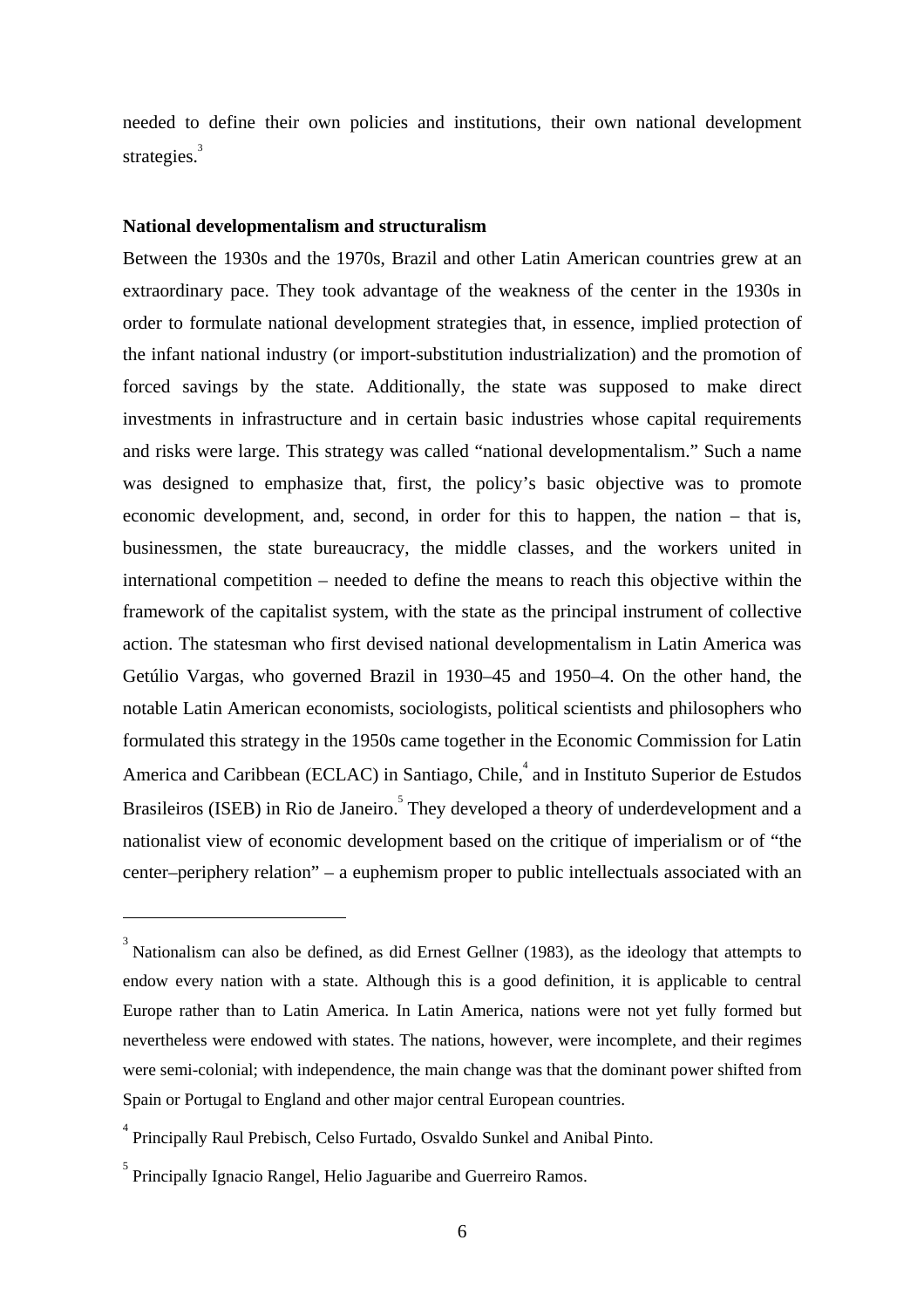organization of the United Nations. Latin American economists, among them Raul Prebisch, Celso Furtado, Osvaldo Sunkel and Ignacio Rangel, drew on the classical political economy of Adam Smith and Karl Marx, the macroeconomics of John Maynard Keynes and Michael Kalecki, and the new ideas of the development economics school (of which they were part) to form the Latin American structuralist school.<sup>6</sup> The central elements of structuralism were the critique of the law of comparative advantage in international trade, the dualist character of underdeveloped economies with unlimited supplies of labor, and the role of the state in producing forced savings and directly investing in key industries. National developmentalism was not an economic theory but a national development strategy based on the assumption that markets are effective in resource allocation in so far as they are combined with economic planning and the constitution of state-owned enterprises. It was a strategy sponsored in one way or another by industrialists, the public bureaucracies and urban workers. It faced intellectual opposition from neoclassical or monetarist economists and political opposition from the liberal middle classes and the old oligarchy whose interests were based on the export of primary goods.

## **The demise of national developmentalism**

 $\overline{a}$ 

Although the demise of national developmentalism and its replacement by conventional orthodoxy would happen only in the late 1980s, its causes, and – more generally – the weakening of the Latin American nations (after the relative strengthening associated with nationalism and industrialization) originated in the mid-1960s in the aftermath of the first major crisis to affect the region since 1930. The following historical factors contributed to this outcome: (a) the exhaustion of the import-substitution strategy; (b) the dominance of the associated-dependency interpretation of Latin America in the early 1970s; (c) the major foreign debt crisis of the 1980s, which weakened Latin American countries; (d) the neoliberal wave and, in the academic world, the rise of neoclassical economics, public choice theory, and new institutionalism – three sophisticated attempts to ground

 $6$  By "the development economics school" I mean the school that, besides the economists cited in the text, included, among others, Paul Rosenstein-Rodan, Arthur Lewis, Ragnar Nurkse, Gunnar Myrdal, Hans Singer and Albert Hirschman.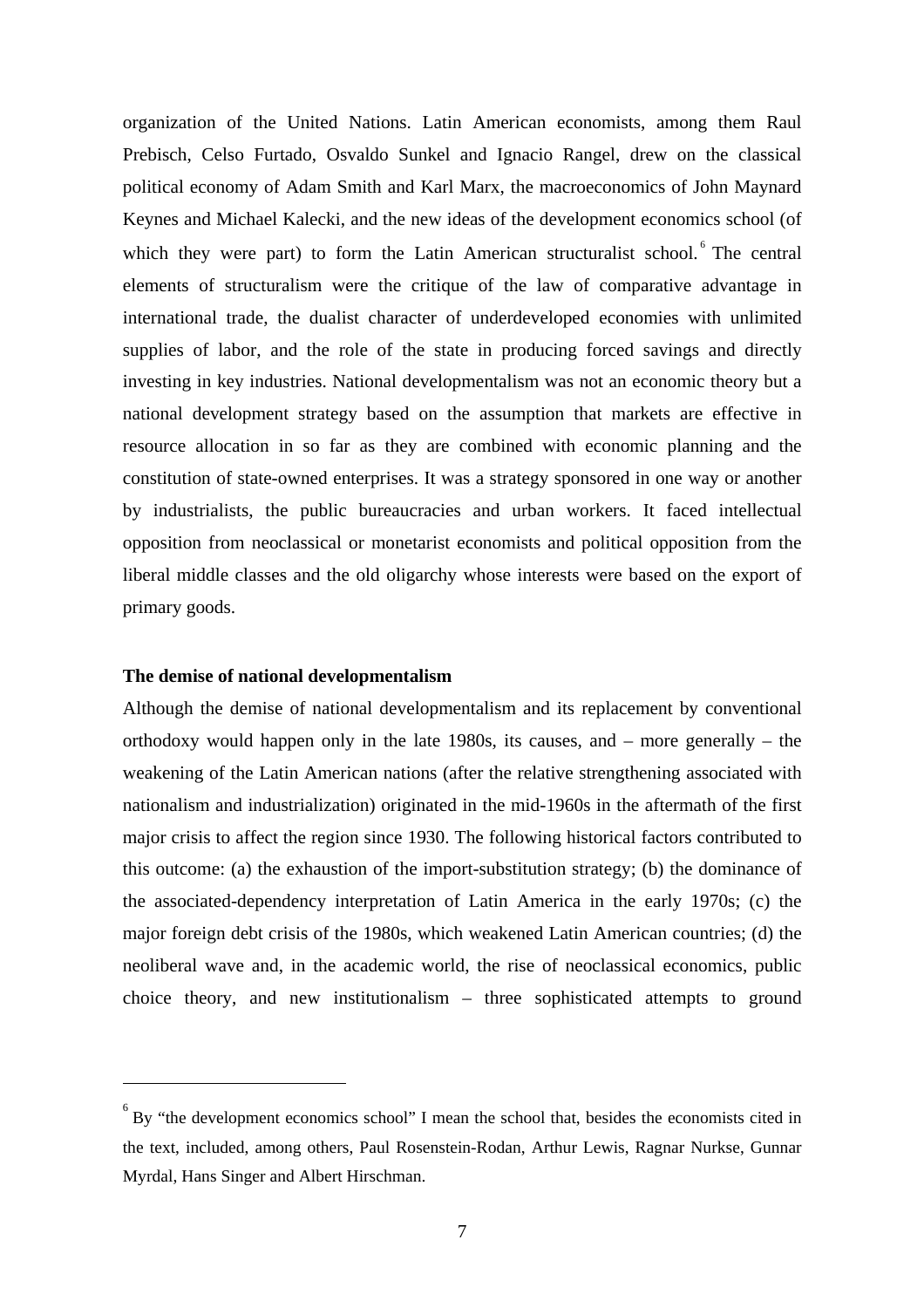neoliberalism scientifically; and (e) the success of the US policy of training Latin American economists in doctoral programs in the United States and Britain.

The first reason for the demise of national developmentalism is well known: even in the larger countries in the region, like Brazil, Mexico and Argentina, the strategy had become exhausted. The countries in the Latin American region had industrialized and completed their capitalist revolutions, and now needed to compete internationally if they were to continue to grow. As old developmentalism was based on import substitution, it carried the seeds of its own demise. Protection of national industry, the focus on the market, and the reduction of an economy's coefficient of openness to foreign trade, even in a relatively large economy such as Brazil's, are greatly constrained by economies of scale. For certain industries, protection becomes absurd. As a result, while the import-substitution model was maintained through the 1970s, it was severely distorting the leading Latin American economies. On the other hand, as Furtado remarked as early as  $1966$ , after the initial import-substitution phase of consumer-good industries, continued industrialization implies a substantial increase of the capital–labor ratio, with two consequences: income concentration and reduced capital productivity (or product–capital ratio). The response to income concentration was expanded production of luxury consumer goods, which characterizes what I have termed the "industrial underdevelopment model." This model, besides being perverse, carries the seeds of the dissolution of the national pro-development alliance. In sum, as old developmentalism was an inward-oriented strategy, it was time to replace it.

The dependency interpretation was the second reason for the final demise of old developmentalism in so far as it contributed to the weakening of economic nationalism in Latin America. A nation is a society of individuals sharing a common political destiny that has or expects to have a territory on which to build a state and form a nation-state. Nationstates or sovereign countries or just states (in the plural) are the political-territorial units that emerge from capitalist revolutions to replace old empires or other forms of traditional political society. A nation is always nationalist in as much as nationalism is the ideology of the formation of the nation-state and of its permanent reaffirmation. Yet a nation-state may formally exist in the absence of a true nation, as happened in the Latin American

 $1^{7}$  Celso Furtado (1966 [1970]).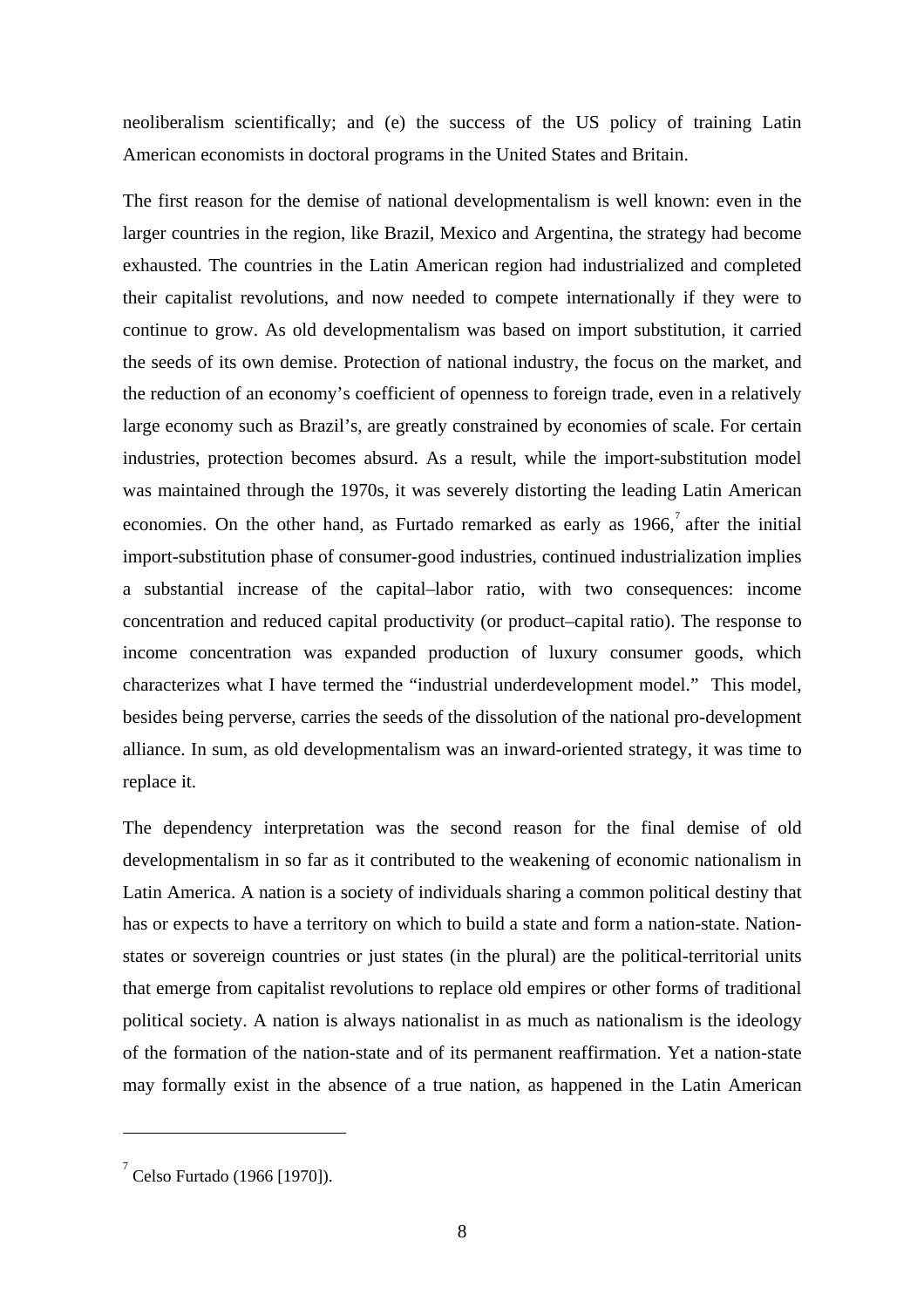countries, which, in the early 19th century, were endowed with nation-states due not only to the patriotic efforts of nationalist groups but also to the good services of Britain, whose aim was to oust Spain and Portugal from the region. In this way, and very differently from the United States, these countries were born dependent: they were endowed with states – constitutional-legal systems and the apparatus that guarantees them – without having strong nations to sustain them. For a true nation to exist, the political center must be effectively national, and the social classes must, despite their mutual conflicts, cooperate when it comes to competing internationally. The 1930s were a turning point in Latin America, because in this decade or around it many countries were able to internalize political decision-making instead of just accepting the policies originating in the rich countries; in other words, they were successful in neutralizing their dependency and defining national development strategies. Yet in the 1960s the resulting state-led strategy faced its first major economic crisis at a moment that coincided with the 1959 Cuban revolution and the heightening of the Cold War between capitalism and communism. While the economic crisis disrupted the national economies, the Cuban revolution radicalized both left and right in the region. In consequence, military coups broke out in Latin America, principally in the South Cone, starting with the Brazilian 1964 coup, sponsored by the local bourgeoisie and the public bureaucracy, which feared communism. Although these coups could count on the support of United States, the ensuing authoritarian regimes, principally in Brazil, remained nationalistic, and national developmentalism was resumed.

The reaction of the intellectual left to the military coups was expressed in the overexploitation and the associated dependency interpretations – which shared a Marxist root but involved different outcomes. Both rejected the dual character of Latin American societies, the possibility of the existence of a national bourgeoisie, and the feasibility of a capitalist revolution in the region; in other words, both were critical of ECLAC's and ISEB's national-bourgeoisie interpretation (Bresser-Pereira 2009a). The relative success of this internal critique, particularly of the associated dependency interpretation, was instrumental in weakening the idea of nation in the region. The overexploitation interpretation was originally outlined by Andre Gunder Frank, a distinguished German Marxist who published in 1966 "The development of underdevelopment" – a decisive critique of national developmentalism that since 1965 had been circulating among the resented Latin American left with the 1964 Brazilian military coup. Ruy Mauro Marini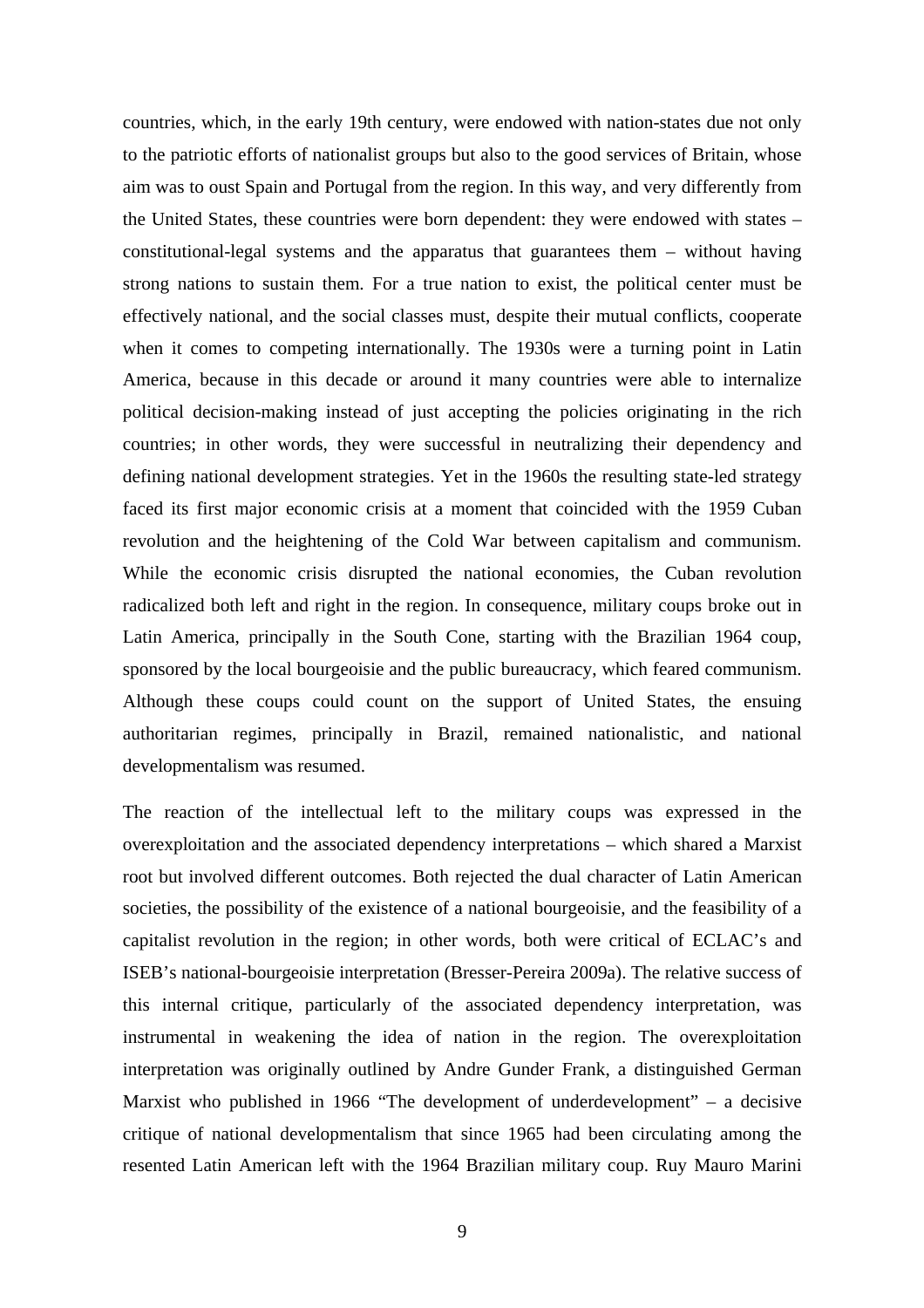was Frank's most distinguished follower. As for the associated dependency interpretation, it originates in the book by Fernando Henrique Cardoso and Enzo Faletto, *Dependency and Development in Latin America* (1969 [1979]), who also criticized the nationaldevelopmentalist strategy and the structuralist claim that underdevelopment was defined by dualism – by the coexistence and conflict between a coalition of patriarchal landowners and merchant capitalists on the one hand and a coalition of industrialists and public bureaucrats on the other, the former adopting a colonialist or dependent ideology, the latter a nationalist one. Instead, both interpretations adopted an anti-nationalist stand, fully rejecting the possibility of the existence of a national bourgeoisie in the region, despite historical evidence in contrary. Since this impossibility made the existence of true nations unviable, the overexploitation interpretation coherently – but with no basis on reality – proposed the socialist revolution; less coherently, the associated dependency interpretation executed a complete reversal, assumed that economic development was guaranteed by the investments of multinational enterprises in the manufacturing sector, and proposed an economic association with the capitalist center combined with the pursuit of democracy and of social justice – two values that were denied under the military regimes. The third version of dependency – the "national-dependent interpretation" – was nationalist, and so consistent with national developmentalism while critical of the authoritarian regimes established in Latin America after 1964. Actually, its main representatives, Celso Furtado and Osvaldo Sunkel, had been part of the previous national-bourgeois interpretation and partially changed their views in response to the new historical facts that in the early 1960s brought about the collapse of the national-developmentalist political pact. This interpretation was equally critical of the authoritarian regimes and of their concentration of income in favor the upper middle class and the capitalist class, but not of their relatively nationalist character.<sup>8</sup> It did not accept the radical view of the impossibility of a national bourgeoisie in the major countries, but recognized the ambiguous or contradictory character of this industrial bourgeoisie. The name of this interpretation – "nationaldependent" – is an oxymoron that reflects this contradictory character of the industrial

 $8<sup>8</sup>$  I have been identified with this interpretation since 1970, when I published "Concentration of income and the recovery of the Brazilian economy". In my 1977 book on the economic model prevalent under the military regime, I called it a model of "industrialized underdevelopment".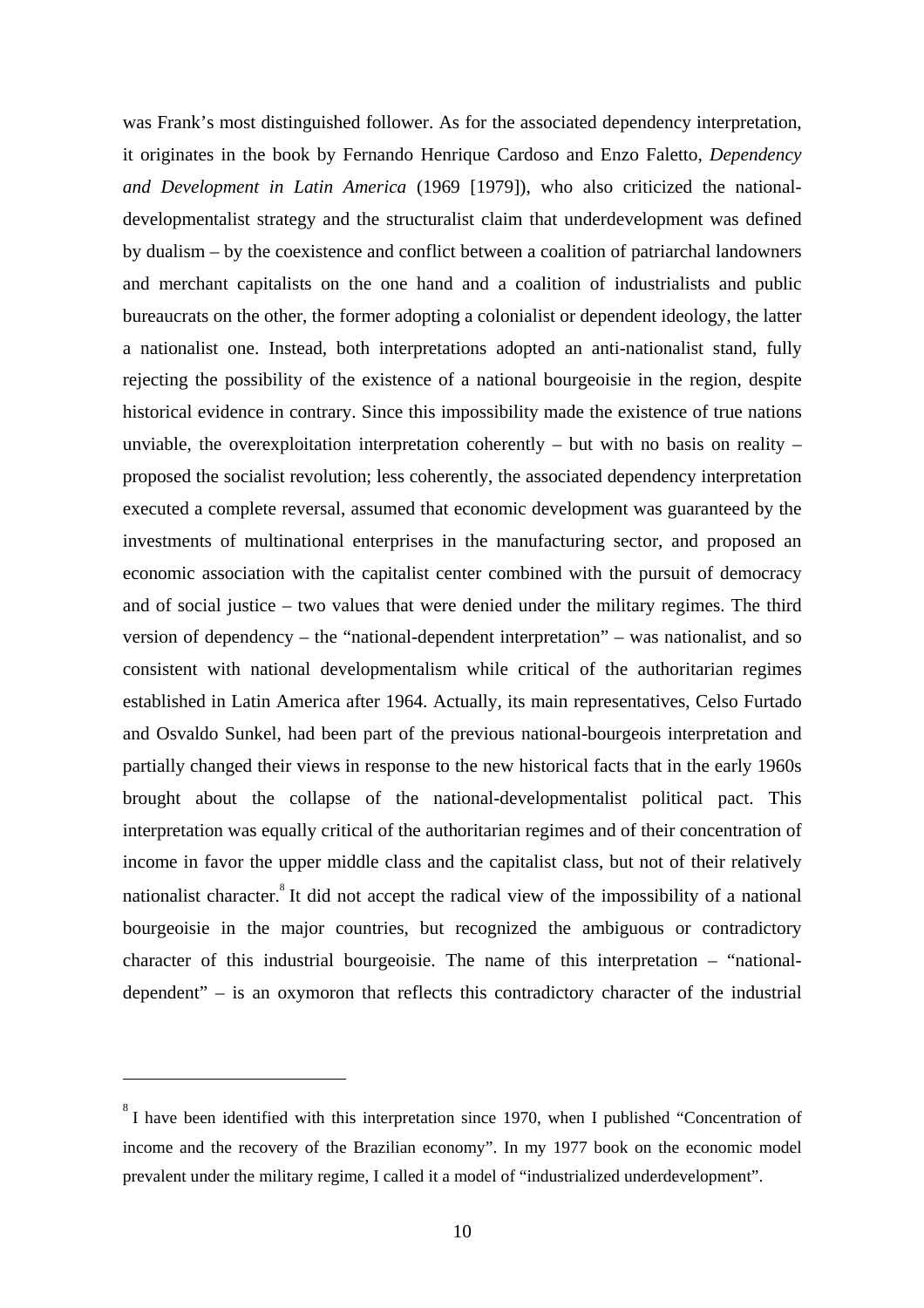bourgeoisie: in some moments identified with the nation, in others with the domestic financial and agrarian elites and with the elites in rich countries.

Of these three versions of the dependency interpretation, the dominant one since the 1970s has been the associated dependency interpretation. As in the authoritarian regimes, national developmentalism and state-led growth remained dominant in Latin America up to the 1980s; the democratic opposition tended to identify with this version rather than with the overexploitation version, which was too radical, or with the national-dependent version, whose nationalism could be confused with that of the authoritarian regimes. Eventually, associated dependency contributed to re-democratization and the ensuing struggle to reduce inequality in the region, but it weakened the idea of the nation in each country, and in the late 1980s and early 1990s it was instrumental in the abandonment of a national development strategy in the Latin American countries and in their subordination to the Washington Consensus.

The third reason for the demise of national developmentalism was the great debt crisis of the 1980s. This crisis, whose consequences were disastrous for Latin America, was not directly related to the import-substitution model, but was an outcome of the strategy of growth-*cum*-foreign savings that rich countries proposed and development economics as well as Latin American structuralism was unable to criticize. Yet it further weakened the national alliance that was behind national developmentalism. The debt crisis paved the way for the high inflation that, in the countries in which the indexation of inflation was adopted, became inertial and proved highly persistent (Pazos 1972; Bresser-Pereira and Nakano 1984). This high inflation was a factor for the transition to democracy in Brazil and Argentina, but, in so far as the developmentalist administrations in these two countries did not realize that old developmentalism was finished and adopted populist policies to confront the foreign debt crisis and to control inflation, they failed, which further contributed to the demise of national developmentalism, now identified with economic populism.<sup>9</sup>

<sup>&</sup>lt;sup>9</sup> Economic populism is the irresponsible practice of an administration of systematically spending more money than it receives. Economic populism originated not only in budget deficits (fiscal populism); exchange rate populism (when an appreciating exchange causes real wages to artificially increase) was originally identified in the 1970s by Adolfo Canitrot (1975). In the case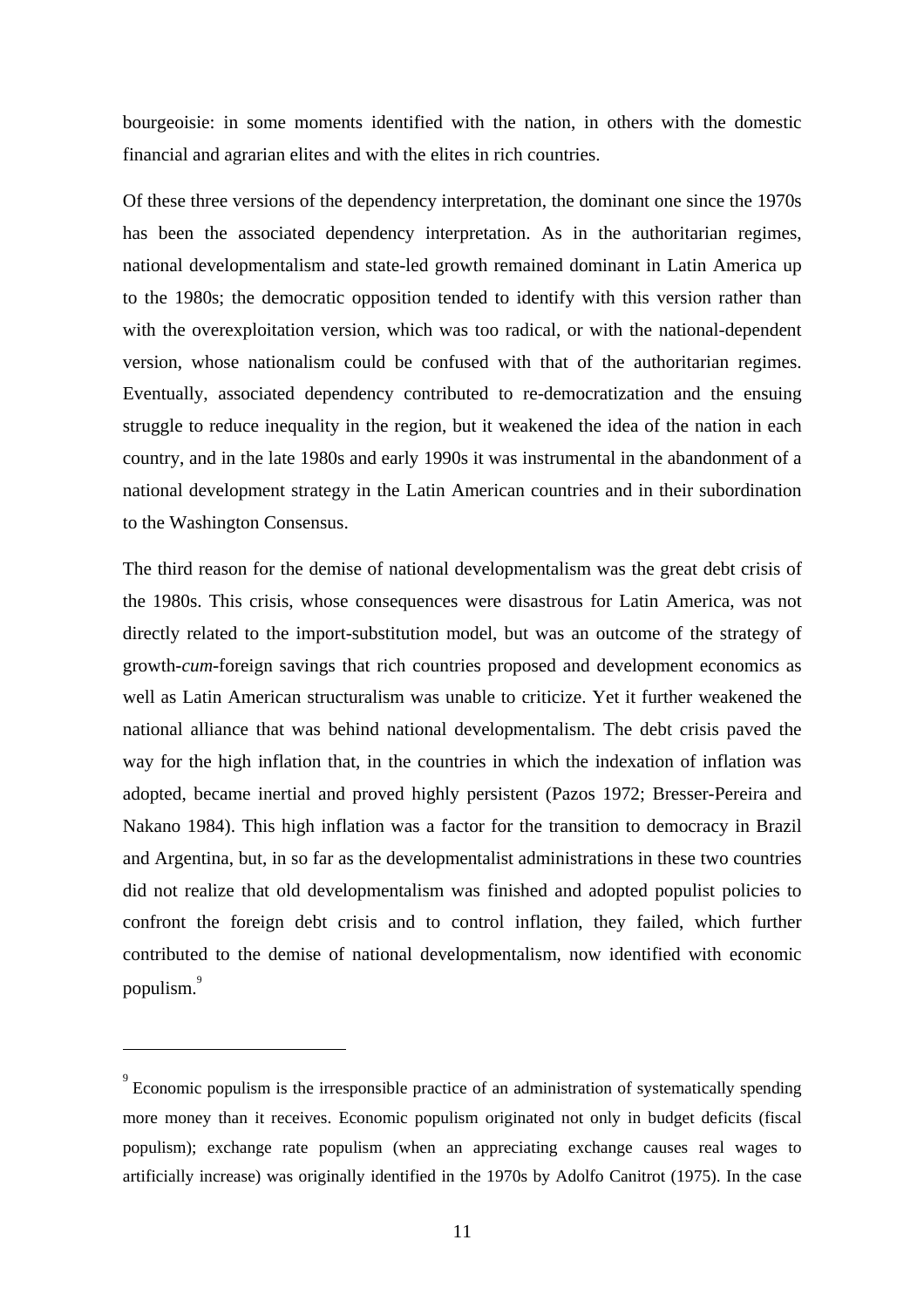The success of the US policy of training Latin American economists in US doctoral programs is the fourth cause of the demise of national developmentalism. When the foreign debt crisis hit Latin America in the 1980s, the intellectual arena was ready for the rejection of national developmentalism. Marxists who had been influential in the 1960s and 1970s were, curiously, joined in their critique of national developmentalism by the opposite side – by the young and bright economists returning from the United States with their Ph.D.s and with the market fundamentalist neoclassical teaching that had become "mainstream" in the major universities as part of the new neoliberal ideological wave. The first to return, in the 1970s, did not find the ambiance in their home countries friendly.<sup>10</sup> Yet in the 1980s, at the moment when the new neoliberal ideas were successfully identifying developmentalism with populism, this attitude changed. Since then, obtaining a Ph.D. from a foreign institution has become almost a condition for the occupation of high positions in the economic ministries and in the central banks. This allowed Latin America to become a kind of laboratory of the departments of economics of the major American universities. Since the professors were unable to apply their macroeconomic counsels in the United States, whose politicians were sufficiently pragmatic to reject them,  $11$  their disciples had the opportunity to apply them in Latin America.

This fifth and final reason for the demise of developmentalism and its replacement by conventional orthodoxy is related with the neoliberal hegemony that, in the early 1990s,

 $\overline{a}$ 

 $10^{10}$  The reaction to the "Chicago boys" who were behind the 1981 financial crisis is well known. The authoritarian Chilean regime of Pinochet was successful only after the monetarist experiment was abandoned and a conservative politician, Hernán Büchi, abandoned neoclassical or monetarist principles and adopted much less orthodox policies, principally in relation to the exchange rate, whose overvaluation had been disastrous for the monetarist experiment.

<sup>11</sup> There are many indications that the American economic authorities did not apply the neoliberal macroeconomics (monetarist, new classical, neo-Keynesian) taught in their universities. Yet the paper by Gregory Mankiw (2006) is definitive on the fact the mathematical, rational expectations macroeconomics taught in graduate courses in economics is not adopted by policymakers in the United States.

of fiscal populism, the state spends more than it receives and incurs recurrent public deficits; in the case of exchange rate populism, the nation-state spends more than it receives and incurs recurrent current account deficits. A balance-of-payments crisis is usually the outcome, as Jeffrey Sachs (1990) demonstrated by analyzing and modeling populist episodes.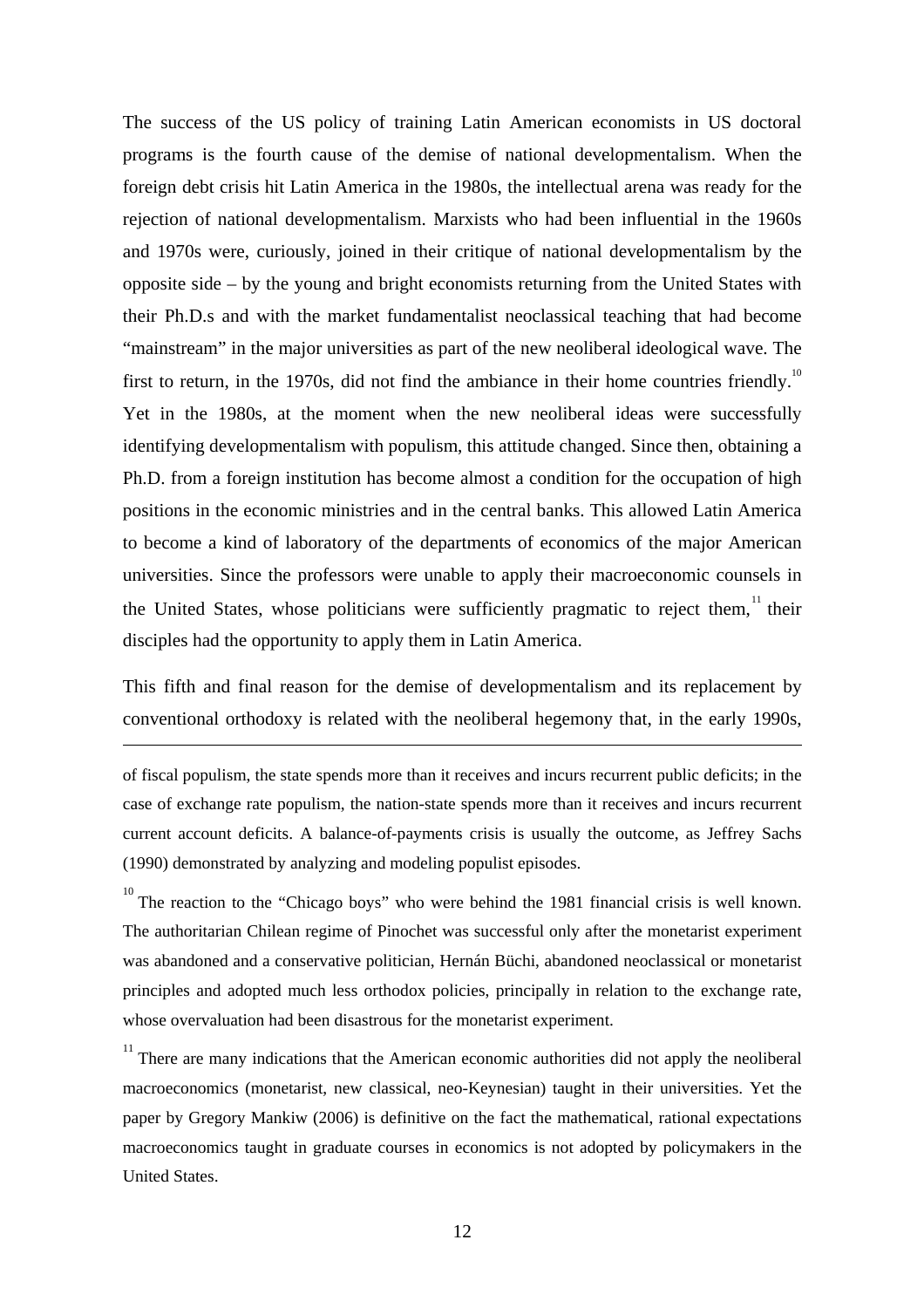became overwhelming with the collapse of Soviet Union. The victory of capitalism over statism was understood as the confirmation of the correctness of neoliberal ideology. Since the late 1970s, neoliberal ideas and neoclassical macroeconomics had been advancing in response to the fall in profit rates in the United States and to the emergence of the newly industrializing countries (NICs) that for the first time were competing with the original rich countries. Profiting from the foreign debt crisis in Latin America, a new and stronger conventional orthodoxy established itself. The Baker Plan (1985), named after the US Secretary of the Treasury James Baker, gave an official stamp to the new ideas. Developmentalism became the target of a systematic attack. Taking advantage of the economic crisis, conventional orthodoxy identified developmentalism with economic populism, that is, with irresponsible economic policies.

#### **Conventional orthodoxy**

To replace developmentalism, Washington proposed a "consensus" formed from a cluster of orthodox macroeconomic policies and market-oriented institutional reforms including (not originally but since the early 1990s) the most debatable policy of all: financial liberalization. It further proposed that developing countries abandon the antiquated concept of "nation" and accept the globalist thesis according to which, in the age of globalization, nation-states had lost autonomy and relevance: worldwide free markets (including financial ones) would take care of promoting economic development for all, provided that property rights and contracts were assured by the state.

The failure of conventional orthodoxy to promote Latin America's economic development is today widely acknowledged. It may be checked in Table 1, which shows the rates of growth of the main Latin American countries during 1950–80, 1980–90, and 2006. While between 1950 and 1980 the average annual growth rate of Latin American countries listed in the table was 3.11 per cent, after 1981 it was 0.77 per cent and after 1990 1.6 per cent. The low rate since 1981 was also caused by the great debt crisis of the 1980s, which reflected the mistaken policy of growth with foreign savings of the 1970s. The poor 1.6 per cent rate since 1990 – practically half the rate achieved between 1950 and 1980 – is a consequence of the application of neoliberal policies or of the Washington Consensus in the region. The failure of conventional orthodoxy would not be demonstrated by these contrasting growth figures if developing countries in the countries that rejected the Washington Consensus and retained control over their economies, principally their foreign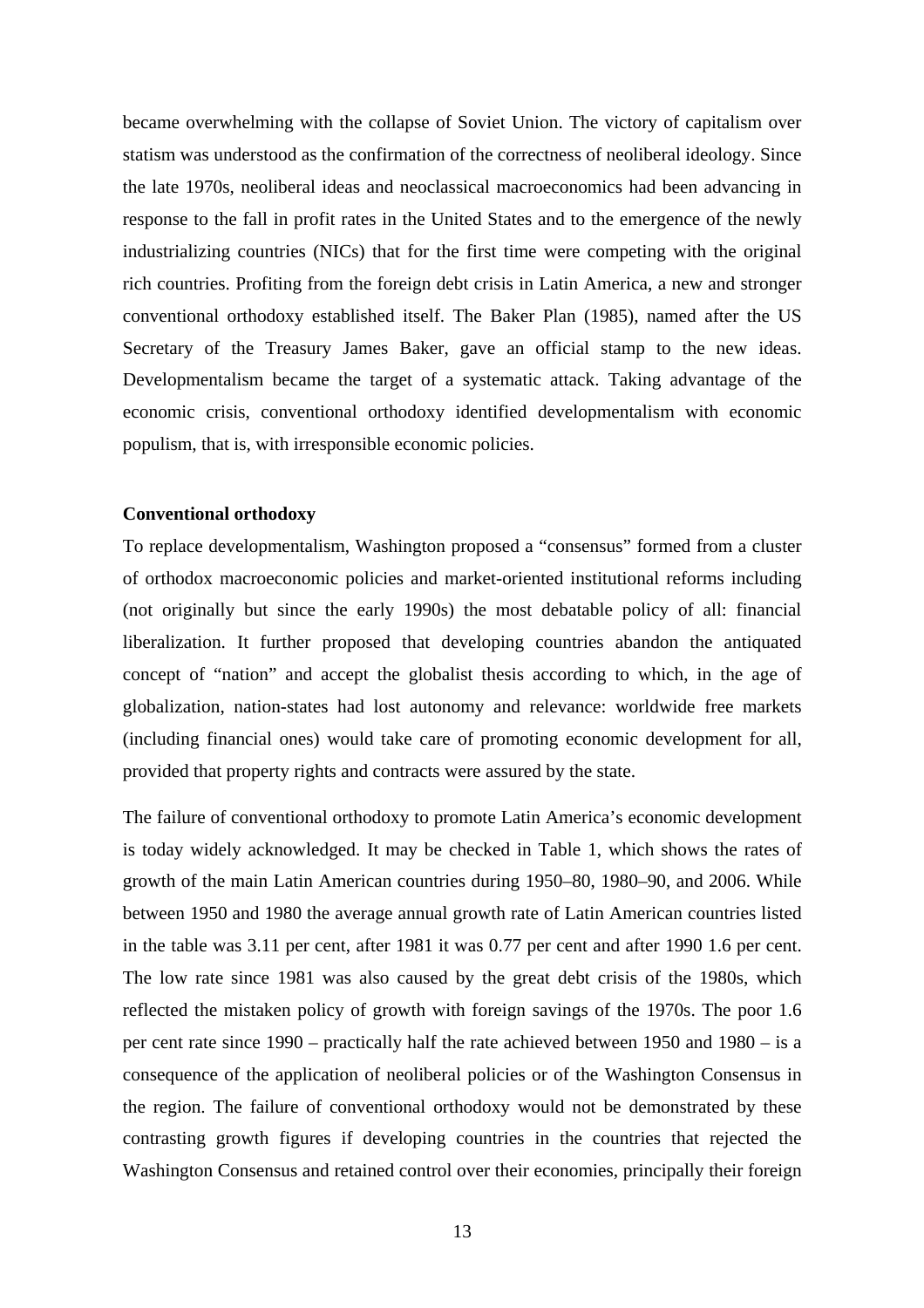economic relations and their exchange rates, had also experienced falling growth rates since 1981 or 1990; but, in view of the experience of the Asian developmentalist countries like China, India or Indonesia, it was just the opposite that happened after either 1981 or 1990. Their growth rates in the second period greatly increased. Thus, while convergence was taking place in the case of the fast-growing Asian countries, Latin American countries lagged behind, clearly demonstrating what Ocampo and Parra (2007: 101 and 111) call the "dual divergence: between developing countries and the industrial world, on one hand, and among developing countries, on the other". I am, however, critical of the explanation that Easterly et al. (1993) gave of this truncated convergence of developing countries.

| <b>Country</b> | 1950-1980<br><b>Annual</b> | 1981-2006<br><b>Annual</b> | 1990-2006<br><b>Annual</b> | 2006 Income<br>per capita <sup>1</sup> |
|----------------|----------------------------|----------------------------|----------------------------|----------------------------------------|
|                | growth rate<br>$(\%)$      | growth rate<br>$(\%)$      | growth rate<br>$(\%)$      |                                        |
| Argentina      | 1.60                       | 0.54                       | 2.55                       | 8733,4                                 |
| México         | 3.37                       | 0.93                       | 1.61                       | 6951,5                                 |
| Uruguay        | 1.30                       | 1.23                       | 2.17                       | 6770,2                                 |
| Chile          | 1.38                       | 3.01                       | 4.13                       | 5889,1                                 |
| Costa Rica     | 3.16                       | 1.56                       | 2.75                       | 4819,8                                 |
| Panama         | 3.24                       | 1.55                       | 3.03                       | 4743,6                                 |
| <b>Brazil</b>  | 4.12                       | 0.53                       | 1.18                       | 4043,1                                 |
| Venezuela      | 2.20                       | $-0.01$                    | 0.74                       | 5429,6                                 |
| Colombia       | 2.28                       | 1.50                       | 1.64                       | 2673,9                                 |
| Peru           | 2.08                       | 0.36                       | 2.77                       | 2555,8                                 |
| Ecuador        | 3.16                       | 0.63                       | 1.35                       | 1608,0                                 |
| Paraguay       | 2.67                       | 0.07                       | $-0.01$                    | 1397,9                                 |
| Bolivia        | 0.92                       | 0.00                       | 1.27                       | 1064,4                                 |
| Cuba           |                            | 1.22                       | 0.98                       | 3890,4                                 |
| Average        | 3.11                       | 0.77                       | 1.60                       |                                        |

**Table 1: Growth and per capita income in selected countries 1950–2006**  (constant 2000 dollars)

Source: www.eclac.org. Observation: average annual growth rate weighted by population. 1. Per capita income (constant 2000 dollars)

What is conventional orthodoxy? It is an ideology exported to developing countries that, despite its promise of promoting general prosperity, in fact serves rich nations' interests in neutralizing these middle-income countries' ability to compete. It may be summarily defined by four propositions: first, middle-income countries' major problem is the lack of microeconomic reforms capable of enabling the market to operate freely; second, controlling inflation is the main purpose of macroeconomic policy, even if inflation rates are moderate; third, in order to achieve such control, interest rates must inevitably be high,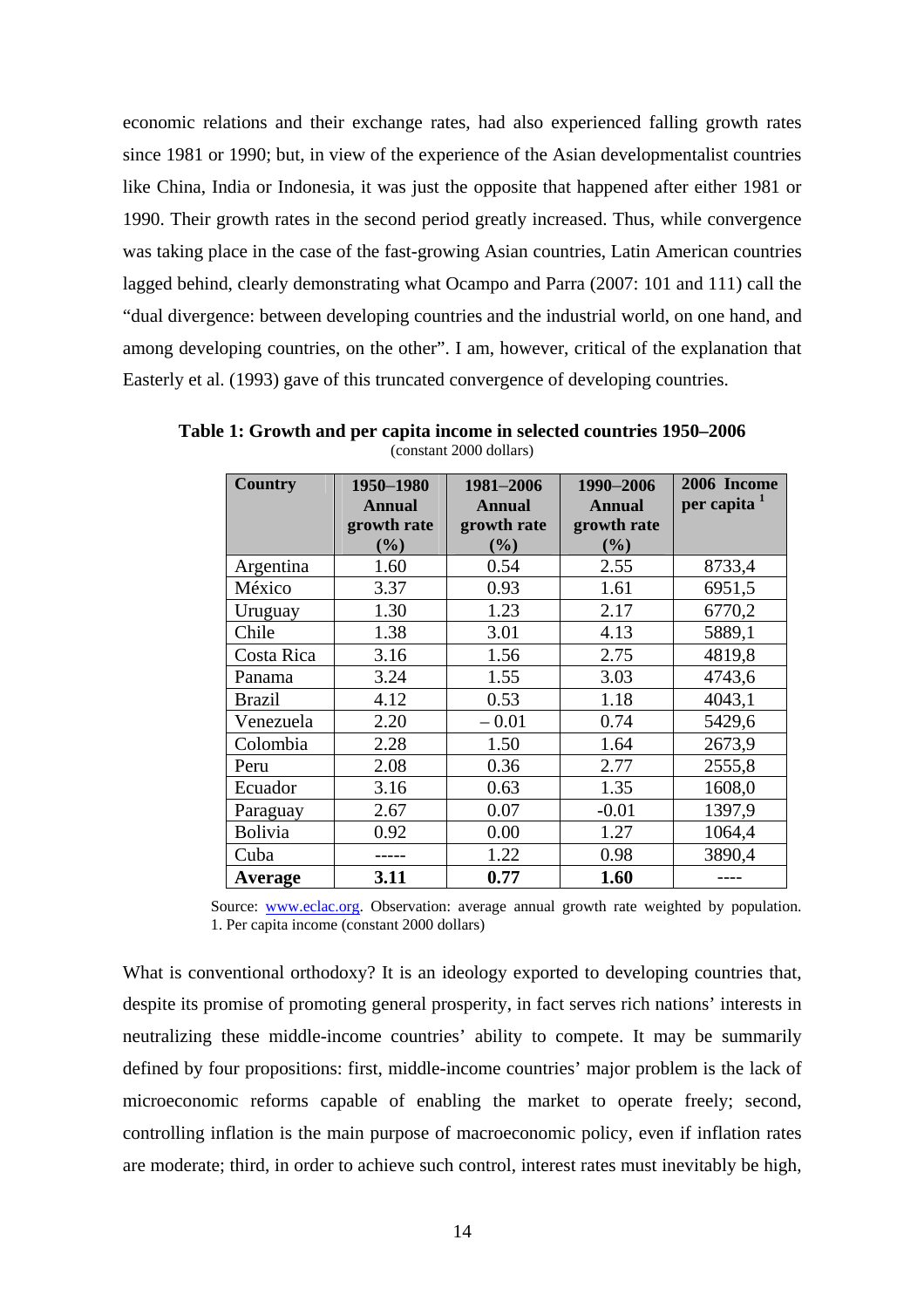and the exchange rate correspondingly appreciated; fourth, economic development is a competition among countries to obtain foreign savings (current account deficits), and, so, the foreign exchange appreciation caused by capital inflows required to finance the deficits is no cause for concern because the returns on the increased investment rate pay for it. The disastrous effects of this discourse, which proved in practice to be wrong in terms of balance-of-payments crises and low growth in Latin American countries that adopted it after the late 1980s, are well known today.<sup>12</sup>

At the level of macroeconomic policies, conventional orthodoxy failed because it was associated with high rates of interest and the cyclical overvaluation of national currencies. While national developmentalism intuitively acknowledged the existence of a structural tendency of the exchange rate to overappreciation, and worked to neutralize it, conventional orthodoxy ignored this tendency, secured capital account liberalization, proposed the growth with foreign savings policy and led countries into balance-ofpayments crises. While Latin American countries lost control over their exchange rates, Asian countries achieved current account surpluses and retained control over their foreign exchange rates (the four countries that experienced the 1997 Asian crisis were those that for a moment relaxed their foreign exchange controls). At the reform level, Latin American countries indiscriminately accepted all liberalizing reforms, irresponsibly privatizing public services monopolies, while the Asians were more prudent. In sum, by bowing to the Washington Consensus, Latin American countries interrupted their national revolutions, their nations became disorganized, lost cohesiveness and autonomy, and lost the ability to sustain a national development strategy.

#### **New developmentalism**

 $\overline{a}$ 

Yet the era of the long-run hegemony of one country over others is at an end. Thus, it is not surprising that, when it became manifest that the Washington Consensus was not causing growth but rather financial instability and increasing inequality, a reaction took hold in Latin America. It began initially at the political level with the election of a

<sup>&</sup>lt;sup>12</sup> See Frenkel (2003), Bresser-Pereira and Nakano (2002), Bresser-Pereira and Gala (2008), Bresser-Pereira (2009b). In my studies since 2002 I have shown how the policy of growth with foreign savings or current account deficits that is central to conventional orthodoxy, instead of increasing the investment rate, causes the substitution of foreign for domestic savings.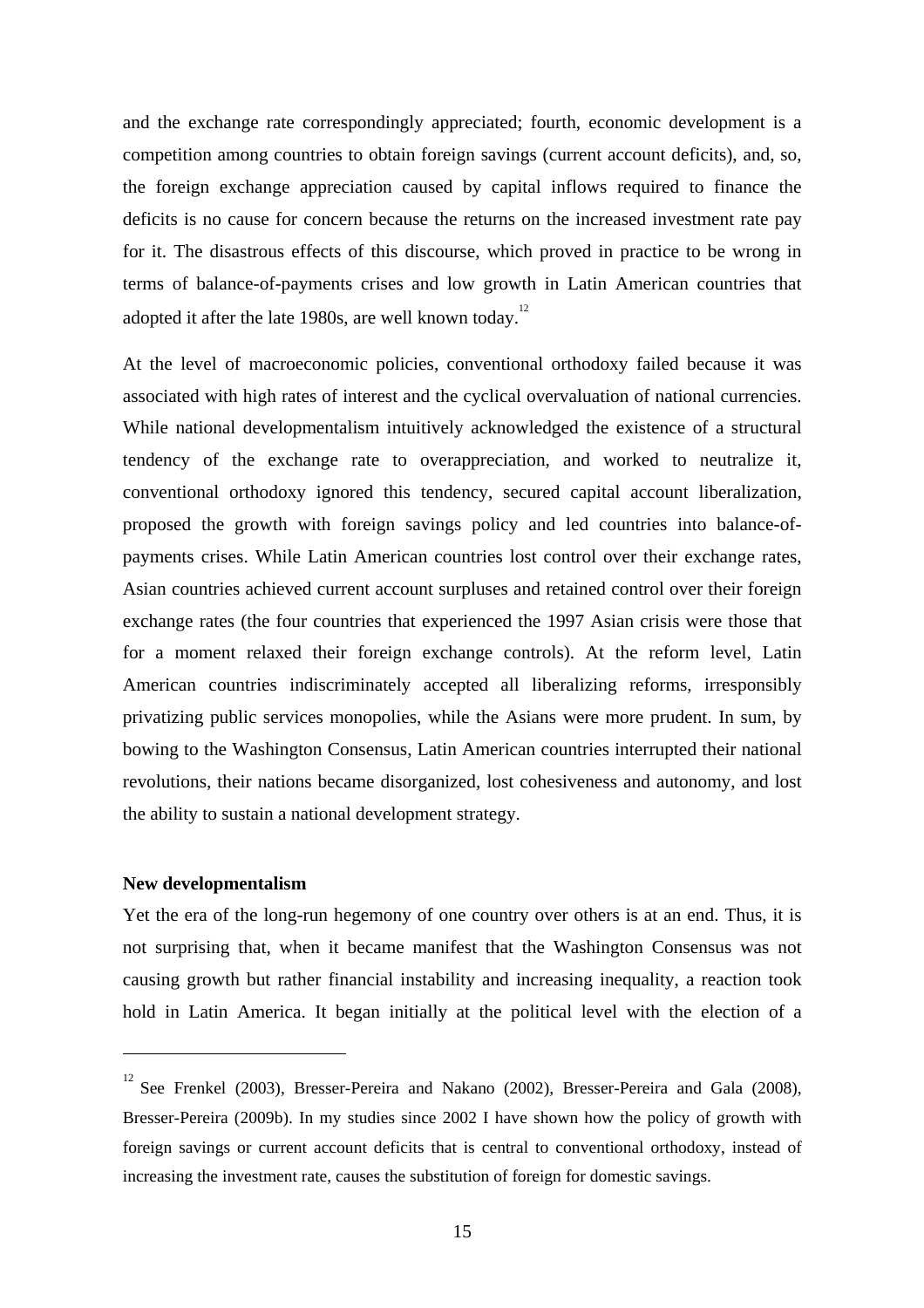succession of nationalist and left-wing leaders, starting in Venezuela and including Argentina, Brazil, Bolivia, Ecuador, Nicaragua, Paraguay and Santo Domingo. In Mexico, the opposition candidate lost by a very small margin. This fact created room for national policies. Yet these countries, excluding Argentina and Brazil, are poor, and so very difficult to govern. It is clear that in all of them the new administrations are searching for an alternative economic strategy, but the probability of success is low. At the level of knowledge, economists and other social scientists in Latin America are seeing the success of the fast-growing Asian countries and are persuaded that, despite cultural and economic differences, such experiences may be helpful to the devising of a Latin American development alternative. The name that I have been giving this alternative strategy is "new developmentalism".

New developmentalism is a set of values, ideas, institutions, and economic policies through which, in the early 21st century, middle-income countries seek to catch up with developed countries. It is not an economic theory but a strategy; it is a national development strategy, based mainly on Keynesian macroeconomics and development economics. It is the set of ideas that enables developing nations to reject rich nations' proposals and pressures for reform and economic policy, like capital account liberalization and growth with foreign savings, in as much as such proposals are neo-imperialist attempts to neutralize the economic growth of competing countries – the practice of "kicking away the ladder" identified by Ha-Joon Chang (2002). It is the means by which businessmen, government officials, workers and intellectuals can stand together as a true nation to promote economic development. New developmentalism is suitable for middleincome countries rather than for poor countries, not because poor countries do not require a national development strategy, but because their strategies involve accomplishing primitive accumulation and industrial revolution, or, in other words, because the challenges they face are different from those faced by middle-income countries.

New developmentalism is a **"**third discourse" between the old developmentalist discourse and conventional orthodoxy. The conventional orthodoxy, or the Washington Consensus, is the form that neoliberal ideology assumes when it becomes a package of macroeconomic policies and market-oriented reforms. Neoliberalism is not just a radical form of economic liberalism. Historically, while liberalism was the 18th-century ideology of the bourgeois middle class against a military and landowning oligarchy and against an autocratic state, neoliberalism is the late 20th-century ideology of the capitalist rentier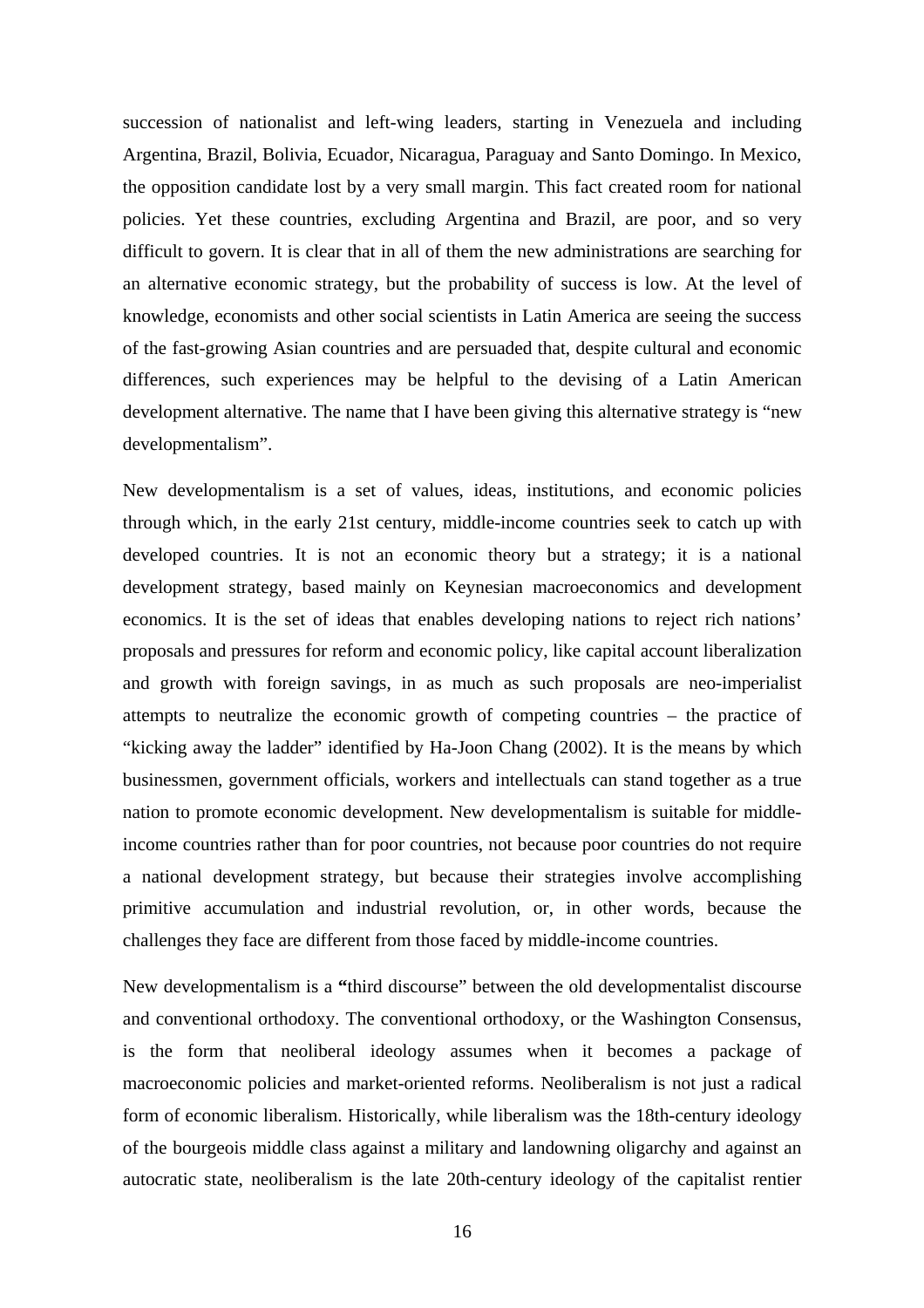class and of financial professionals, against the workers and the poor and against the democratic and social state.  $^{13}$  It is a reactionary ideology that eventually turned against its creators and was a central cause of the 2008 global crisis. The opposite discourse is the bureaucratic-populist discourse associated with old developmentalism. From this perspective, Latin American ills are due to globalization and to financial capitalism, which burdened countries with high foreign indebtedness. The proposed solution is, first, to renegotiate the country's foreign and public debt at a great discount, independently of whether or not the country is insolvent; and second, to incur long-term public deficits to stimulate demand that is otherwise insufficient.<sup>14</sup> The first discourse served the interests of the North and reflected its formidable ideological hegemony over Latin American countries. Locally, it sprang chiefly from the Brazilian rentier class, which depends essentially on interest income for a living, and from economists affiliated to the financial industry; a confused, disoriented upper-middle class also shared it. The second discourse came from the lower-middle class and labor unions, reflecting the old bureaucratic leftwing perspective. Neither discourse had a chance of achieving a reasonable consensus in Latin America, due to its irrationality and biased nature. Neither ideology reflected national interests.

National developmentalism is the alternative to conventional orthodoxy that has been evolving in Latin America since the early 2000s with the participation of development economists and post Keynesian economists. But is not new developmentalism also an ideology, like conventional orthodoxy and the bureaucratic-populist discourse? Yes and no. Yes, because every national strategy implies an ideology, a set of political actionoriented ideas and values. No, because, unlike conventional orthodoxy, which rich countries have been imposing on developing countries, new developmentalism will make sense only if it arises from broad national agreement or consensus and, therefore, counts as a true national development strategy. A full consensus is impossible, but, taking advantage of the failure of conventional orthodoxy, a consensus bringing together industrialists,

<sup>&</sup>lt;sup>13</sup> By "rentier class" we no longer mean the class of large landowners but that of inactive capitalists whose livelihood is derived mainly from interest income. The **"**financial industry," in turn, involves, besides rentiers, businessmen and managers who collect commissions from rentiers.

<sup>&</sup>lt;sup>14</sup> In Brazil, the Workers Party (PT) adopted such a discourse, but once it had gained power in 2003 it adopted more sensible policies.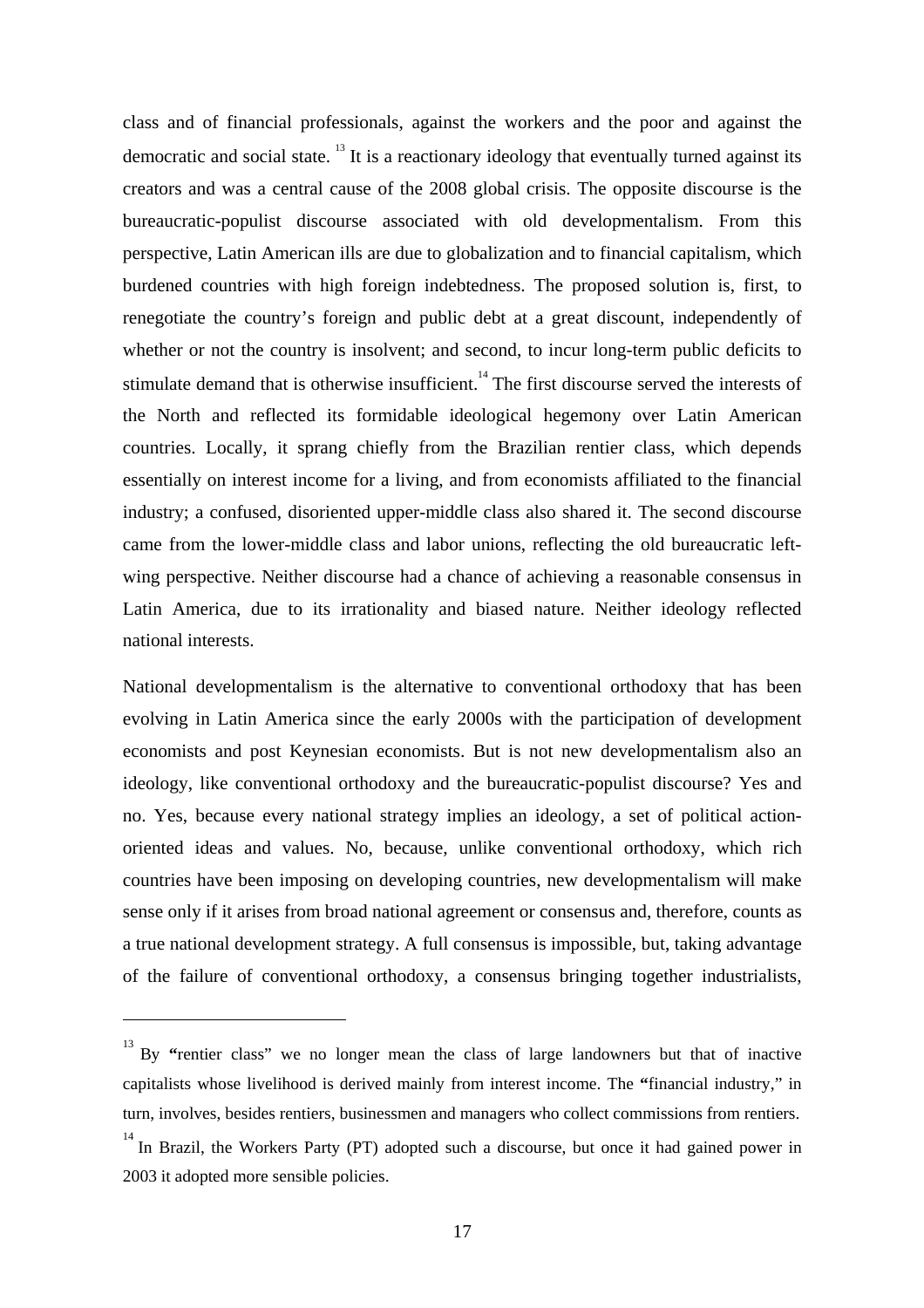workers, government officials and middle-class professionals – a national agreement, therefore – is gradually being formed. This agreement regards globalization as neither a blessing nor a curse, but as a system of intense competition among national states through their firms. It realizes that, in such a competition, the state must be strengthened fiscally, administratively and politically, and, at the same time, must provide national firms with the conditions to become internationally competitive. It acknowledges, as Argentina did after its 2001 crisis, and as Brazil has begun to do since the start of the second Lula administration in 2007, that exceedingly high short-term interest rates and an overvalued exchange rate are major obstacles to growth.

New developmentalism starts from the theoretical assumption that developing countries face two structural tendencies that must be checked by economic policy if these countries are to grow fast and catch up: the tendency to the overvaluation of the exchange rate and the tendency of wages to increase more slowly than productivity. The former derives from the definition of a developing country as a dual economy and from the classic work of Arthur Lewis (1954) showing that developing countries face an unlimited supply of labor. This fact implies a rise in wages when the worker migrates from the traditional sector to the modern sector, but thereafter it suppresses wages in the modern sector – which causes increasing inequality and a chronic insufficiency of demand. The second problem may be "solved" either by the production of luxury goods that the middle class and the rich consume, or by exporting wage goods and importing luxury goods and capital goods, as happened in Latin America in the 1970s. An equally perverse alternative is to create facilities for poor families contracting debt.

The second structural tendency – the tendency to the overvaluation of the exchange rate – derives from the "Dutch disease" that drives down (appreciates) the exchange rate from the "industrial equilibrium" to the "current account equilibrium", and from the higher profit and interest rates prevailing in developing countries, which attract foreign capitals and appreciate the exchange rate below the current account equilibrium and cause current account deficits. This second factor, however, would not be sufficient to cause balance-ofpayments crises if it were not amplified by economic policies inspired by conventional orthodoxy (growth with foreign savings policy, use of the exchange rate as a nominal anchor, capital deepening policy) and also by development economics (solving the two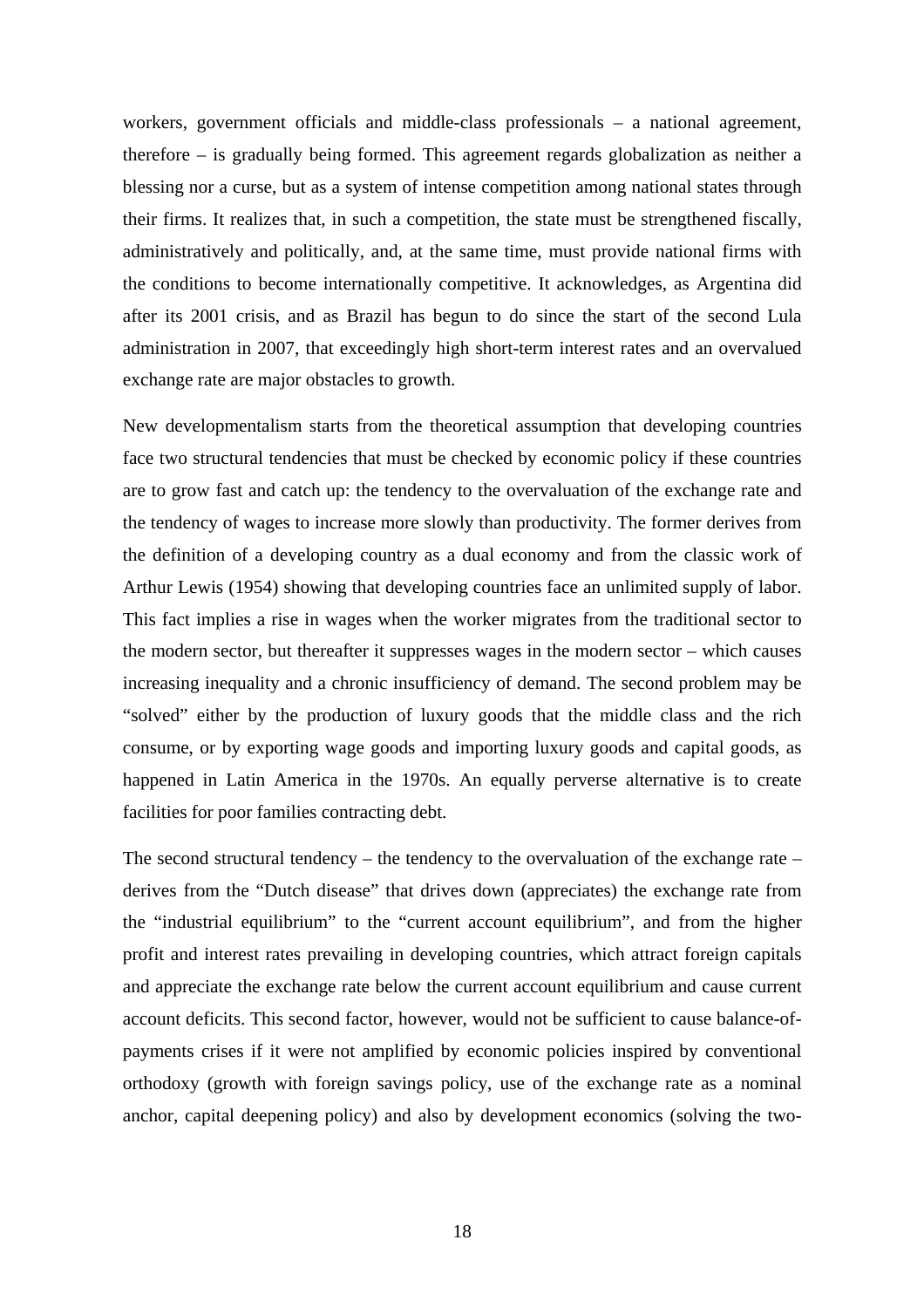gap problem)<sup>15</sup>. If this tendency is not checked, financial crises will be frequent even if the country tries to keep the public finances and inflation under control.<sup>16</sup>

# **Old and new developmentalism**

I see three main differences between national developmentalism and new developmentalism, all related to the fact that many countries remain developing but have ceased to be poor, are marked by infant industries, and have turned into middle-income countries. This fact has a first and major consequence: while old developmentalism was relatively protectionist, new developmentalism is not. In the golden age after the Second World War, middle-income countries did not represent competition or a threat to rich nations. Since the 1970s, however, with the NICs and, since the 1990s, with China, they have become much more competitive: the threat their cheap labor poses to rich nations is clearer than ever. In the golden age, rich nations, and the United States in particular, in need of Cold War allies were far more generous; today, only the poorest African countries can expect some generosity – but even these must be wary, because the treatment the rich nations and the World Bank afford them and the help, or alleged help, they receive are often perverse.

At the national level, manufacturing industry has ceased to be infant, requiring generalized protection; it is now mature. Between the 1930s and the 1950s, the import-substitution model was effective in establishing the industrial bases of Latin American countries. After the mid-1960s, however, governments should have begun dropping some of their tax barriers to imports and adopting an export-led model combined with the development of the domestic market. Some countries, principally Brazil and Mexico, did orient their exports to manufacturing, but retained high import taxes. It was only in the early 1990s that trade liberalization took place, in the middle of a major economic crisis, and often hurriedly and haphazardly. Yet it is important to note that in countries like Brazil and Argentina a large proportion of the import taxes was intended, not as a response to the infant industry problem, but as a way of neutralizing, on the import side, the Dutch disease caused by the highly favorable natural conditions that these countries offer for cattle

<sup>&</sup>lt;sup>15</sup> The two gap model asserted that besides the savings constraint, developing countries face a foreign currencies constraint, thus needing loans or investments from rich countries.

<sup>&</sup>lt;sup>16</sup> For a discussion of this tendency, see Bresser-Pereira (2009b: chs. 4–7).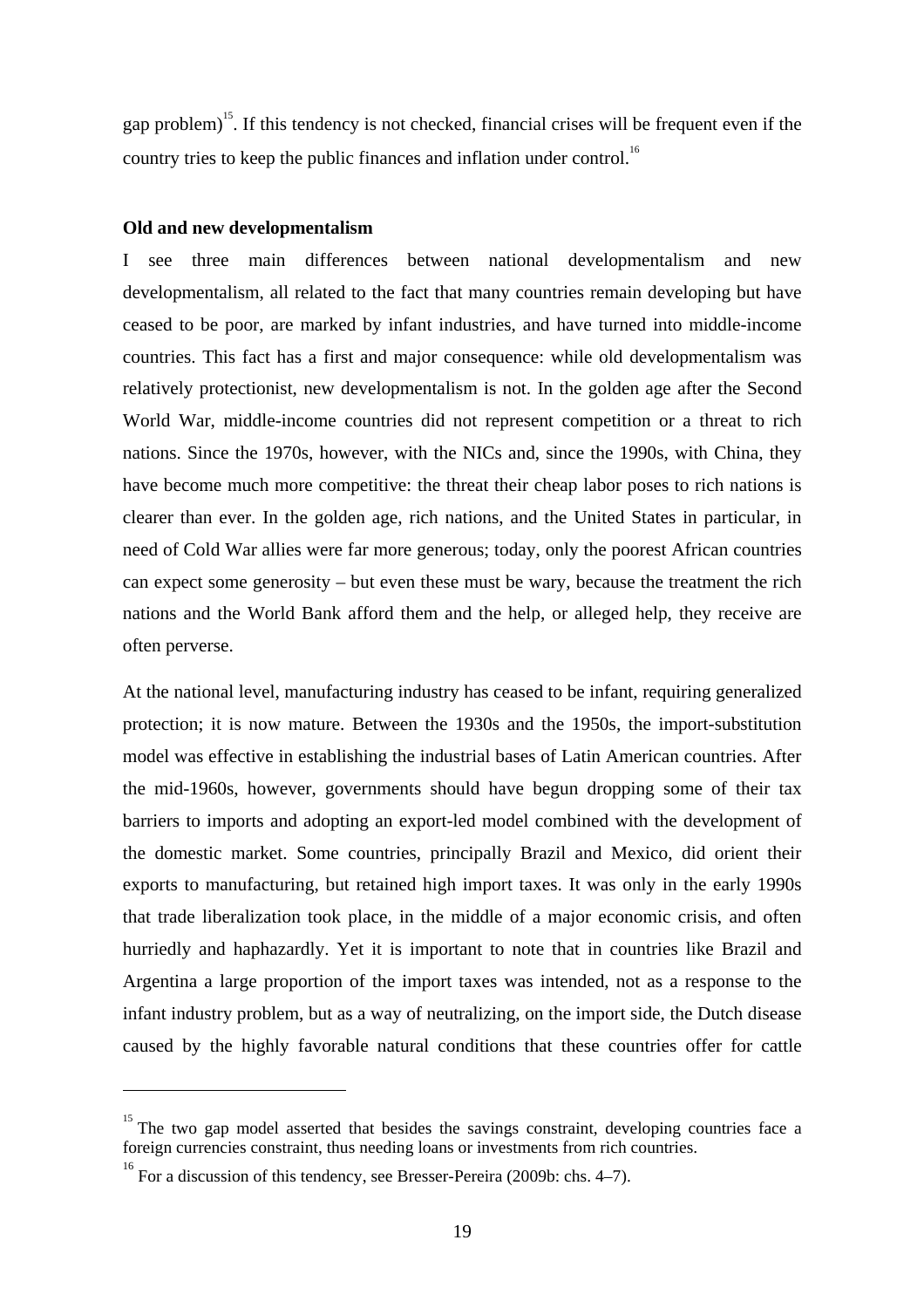breeding and agricultural exports. This 20-year lag was one of the distortions endured by national developmentalism of the 1950s.

New developmentalism is not protectionist: it simply emphasizes the need for a competitive exchange rate. It assumes that middle-income countries have already passed through the infant-industry stage but still face the Dutch disease: the fact that countries producing goods that use cheap natural resources experience the long-term appreciation of their exchange rate that is consistent with equilibrium in the the current account balance, but renders economically not viable other tradable industries using technology in the state of the art. Thus, the country is impeded of transferring labor from the production of lower to higher per capita valued-added goods – a key condition for economic growth. This transfer requires not protection, but management of the exchange rate to neutralize the market failure that the Dutch disease represents, thus supporting potentially viable industries with high knowledge content that adopt state-of-the-art technology.<sup>17</sup> Unlike old developmentalism, which embraced the export pessimism of development economics, new developmentalism lays odds on developing countries' ability to export medium valueadded manufactured goods or high value-added primary products. The experience of the past 30 years has clearly shown that export pessimism was one of the great theoretical mistakes of development economics. In the late 1960s, Latin American countries should have begun shifting decisively from the import-substitution model to the export-led model, as did Korea and Taiwan. In Latin America, Chile was the first to effect such a change and, as a result, its development is often pointed to as an example of a successful neoliberal strategy. In fact, neoliberalism was fully practiced in Chile only between 1973 and 1981, coming to an end with a major balance-of-payments crisis in 1982.<sup>18</sup> The exportled model is not specifically neoliberal if it is combined with an expanding domestic market. The fast-growing Asian countries originally adopted an import-substitution

 $17$  Since the Dutch disease is defined, and its gravity measured, by the difference between the "current exchange rate equilibrium" (which intertemporally balances the current account) and the "industrial exchange rate equilibrium" (which makes viable tradable industries without any protection), one way of partially neutralizing it is by imposing tariffs on imports. The more complete way is by levying a tax on sales of the commodity in which the disease originates (Bresser-Pereira 2008).

 $^{18}$  See Alejandro (1981) and Ffrench-Davis (2003).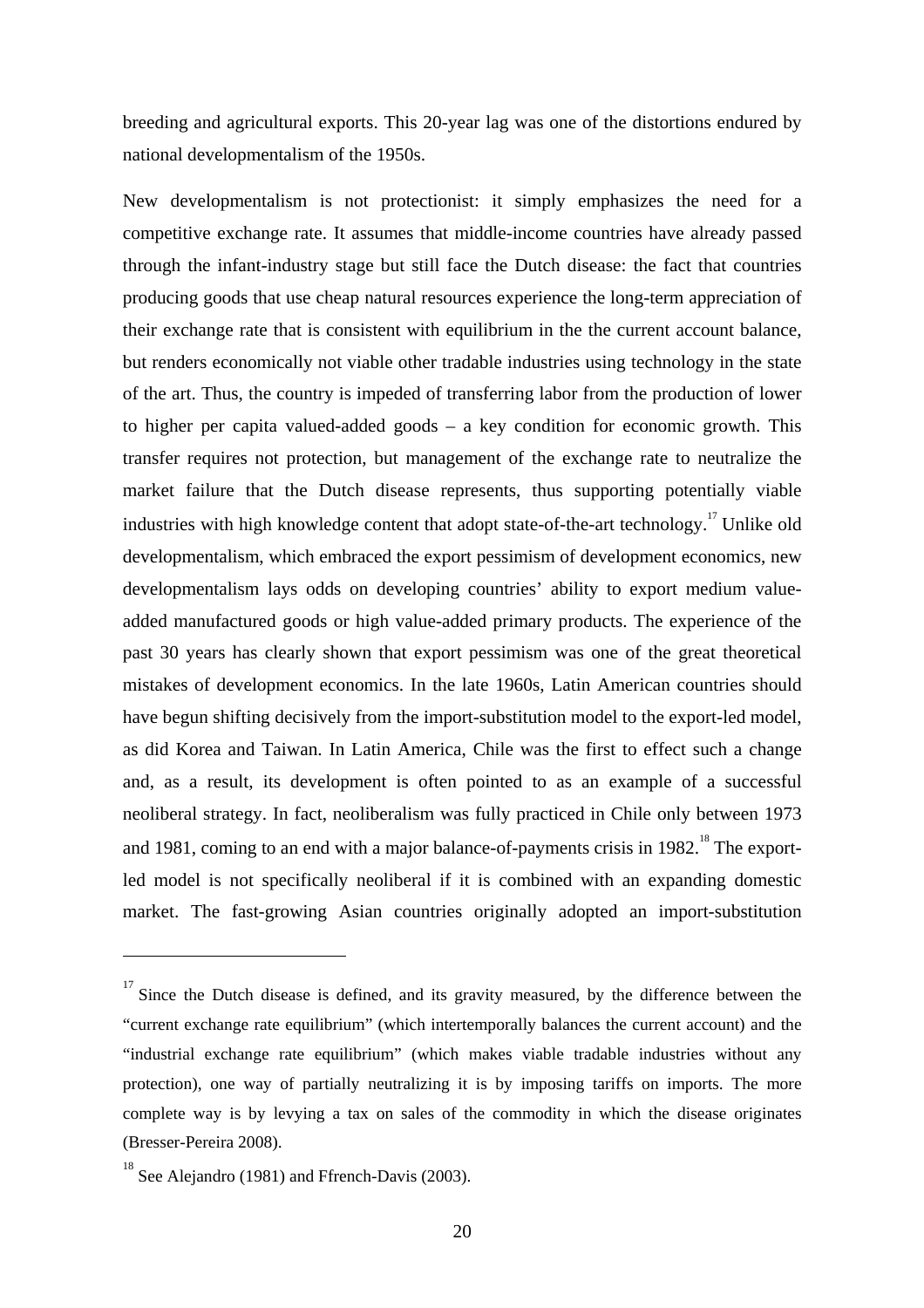strategy, but soon changed to an export-led model, which has two main advantages over the import-substitution model. First, the market available to industries is not limited to the domestic market. This is important for small countries but equally fundamental to a country with a relatively large domestic market, such as Brazil. Second, if a country adopts this strategy, the economic authorities, by framing an industrial policy to benefit their national firms, automatically establish an efficiency criterion to guide them: only firms that are efficient enough to export will benefit from the industrial policy. In the case of the import-substitution model, very inefficient firms may be enjoying the benefits of protection; in the case of the export-led model, the likelihood of this happening is substantially smaller.

| Old developmentalism                                 | New developmentalism                |
|------------------------------------------------------|-------------------------------------|
| 1. Industrialization is based on import              | 1. Export-led growth combined       |
| substitution.                                        | with strong domestic market.        |
| 2. Leading role for the state in                     | 2. The state is supposed to create  |
| obtaining forced savings and in                      | investment opportunities and        |
| making investments.                                  | reduce economic inequalities.       |
| 3. Industrial policy is central.                     | 3. Industrial policy is subsidiary. |
| 4. Mixed attitude in relation to budget<br>deficits. | 4. Rejection of fiscal deficits.    |
| 5. Relative complacency towards                      | 5. No complacency towards           |
| inflation.                                           | inflation.                          |

| <b>Chart 1: Old and new developmentalism</b> |  |  |  |  |  |
|----------------------------------------------|--|--|--|--|--|
|----------------------------------------------|--|--|--|--|--|

A second difference between old developmentalism and new developmentalism concerns the role of the state. Under national developmentalism, countries were poor, and the state was supposed to play a leading role in achieving forced savings and in investing not only in monopolistic industries but also in industries characterized by large economies of scale and, so, requiring huge sums of capital. Fifty years later, most of the Latin American nation-states are middle-income countries; they have already completed or are involved in their own capitalist revolutions; they are equipped with a stock of capital that did not exist before, able to finance investment; they are equipped with entrepreneurial, professional and working classes able to industrialize and modernize their countries. The state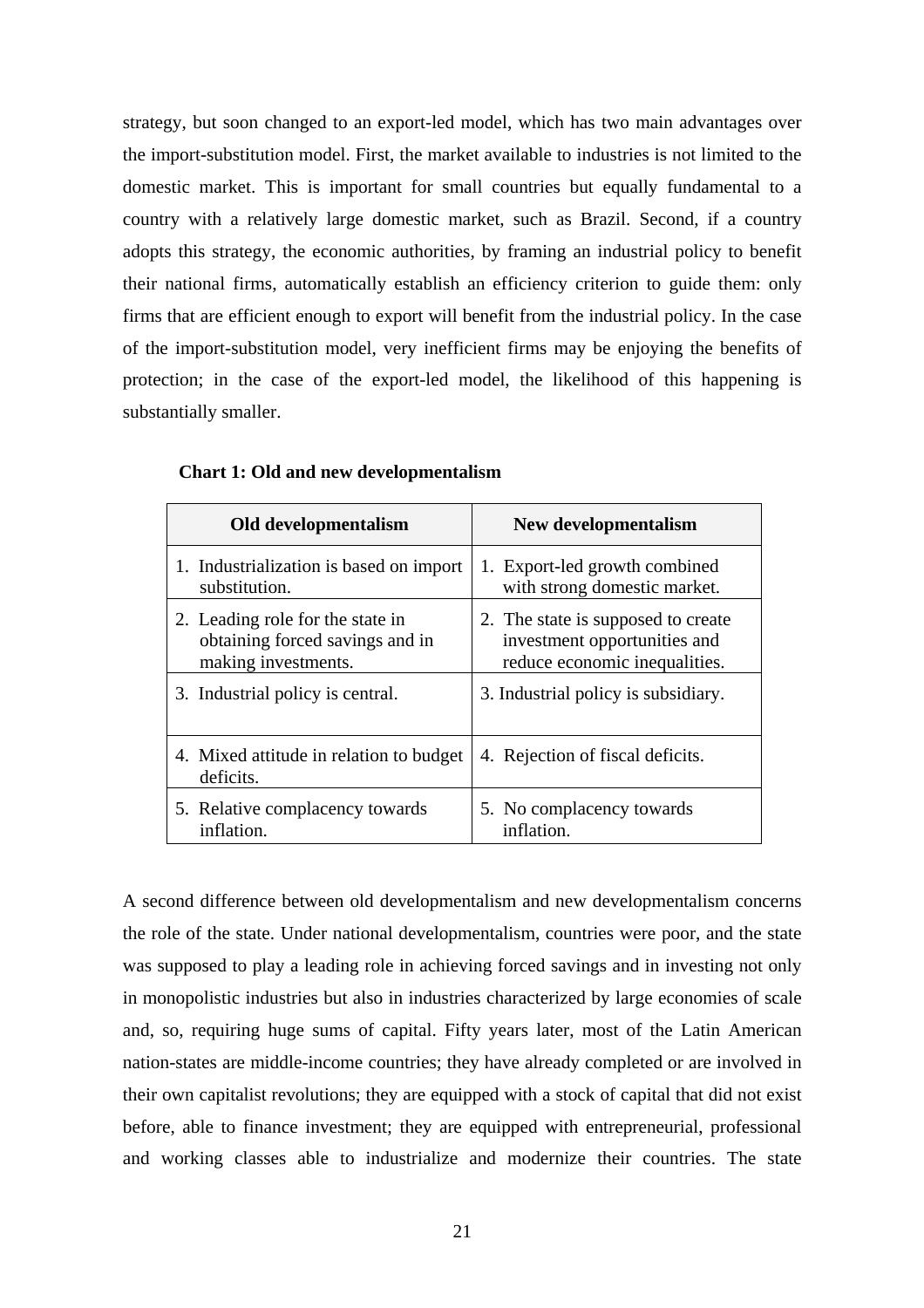continues to play a key role, but a normative, enabling and encouraging role rather than a direct role in production. Both forms of developmentalism cast the state in a leading role in terms of ensuring the proper operation of the market and providing the general conditions for capital accumulation, such as education, health, transportation, communications and power infrastructures. In addition, however, under the developmentalism of the 1950s, the state also played a crucial role in promoting forced savings, thereby contributing to countries' primitive accumulation processes; furthermore, the state made direct investments in infrastructure and heavy industry where the sums required exceeded the private sector's savings.

This has changed since the 1980s. With new developmentalism, the state still can and must promote forced savings and invest in certain strategic industries, but the national private sector now has the resources and managerial ability to provide a sizable portion of the investment needed. New developmentalism rejects the neoliberal thesis that **"**the state no longer has resources," because whether or not the state has resources depends on how its finances are managed. But new developmentalism understands that, in all sectors where reasonable competition exists, the state must not be an investor; instead, it must concentrate on defending and ensuring competition. Even after these investments have been excluded, there are many left to the state to finance with public savings rather than debt.

Third, new developmentalism supports industrial policy but rejects the preeminent role it played in national developmentalism. More important than an industrial policy is a competent macroeconomic policy based on fiscal balance, moderate interest rates and a competitive exchange rate – an exchange rate that makes viable or competitive industries using the best technology available in the world. The state may, and is supposed to, support business enterprises, but only strategically, not permanently. And it is supposed to make this support conditional on businesses achieving international competitiveness.

Fourth, new developmentalism rejects misleading notions of growth based chiefly on demand and public deficits – an equivocal idea that became popular in Latin America but was not shared by the main economists who originally defined it. This was one of the most severe distortions that national developmentalism endured in the 1980s in the hands of its latter-day populist advocates. Keynes, in whose name economic populism was promoted, pointed out the importance of aggregate demand and legitimized resorting to public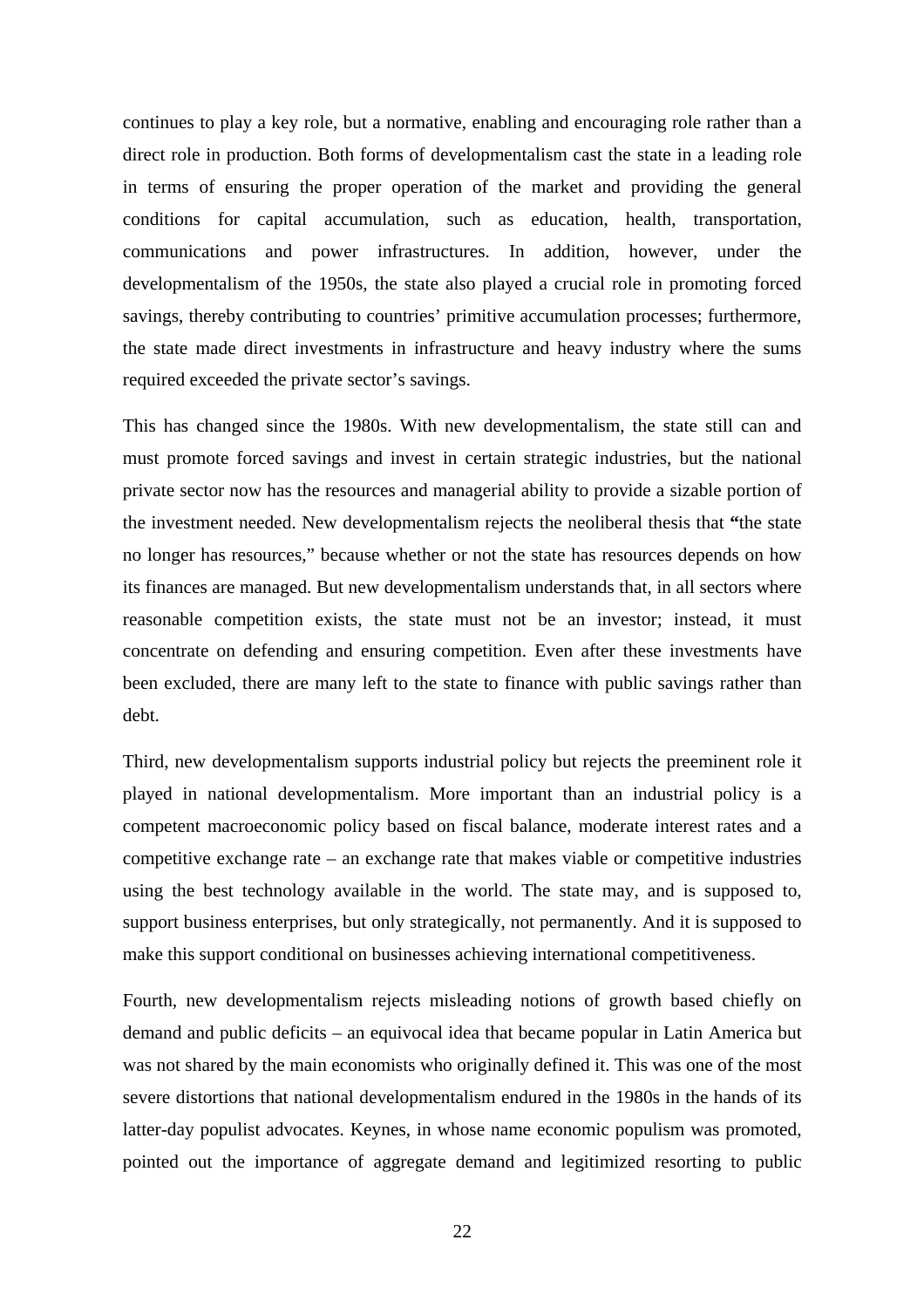deficits in recessions, but he never advocated chronic public deficits. He always assumed that a fiscally balanced national economy might, for a brief while, give up this balance to re-establish employment levels. The notable economists who formulated the developmentalist strategy, such as Furtado, Prebisch, and Rangel, were Keynesians, and they regarded aggregate demand management as an important tool for promoting development. But they never defended the economic populism of chronic deficits. Those who came in their wake, however, did. When Celso Furtado, faced with the severe crisis of the early 1960s, proposed his *Plano Trienal* (1963), these second-rate propagandists accused him of having an "orthodox rebound."

New developmentalism defends fiscal equilibrium, not in the name of "orthodoxy" but because it realizes that the state is the nation's instrument for collective action par excellence. If the state is so strategic, its apparatus must be strong, sound and capacious; and, for this very reason, its finances must be in balance. More than this, its debt must be small and long in maturity. The worst thing that can happen to a state as an organization (the state also stands for the rule of law) is to be in thrall to creditors, be they domestic or foreign. Foreign creditors are particularly dangerous, for they and their capital may, at any time, leave the country. However, domestic creditors, transformed into rentiers and supported by the financial system, can impose disastrous economic policies on the country, as has been the case in Brazil.

Fifth and last, new developmentalism is different from national developmentalism because, while the latter was relatively complacent about inflation, new developmentalism is not. Old developmentalism had good reason to be relatively complacent: the structural theory of inflation asserted that, due to the imperfections of domestic markets, developing countries would have to live with moderate rates of inflation. In middle-income countries, markets are not so imperfect, and experience has shown that inflation may turn into a curse.

In sum, and, again, because middle-income countries are at a different stage, new developmentalism is more favorable to the market as an efficient institution capable of coordinating the economic system than was old developmentalism, although its perspective is far removed from the irrational faith in the market evinced by conventional orthodoxy.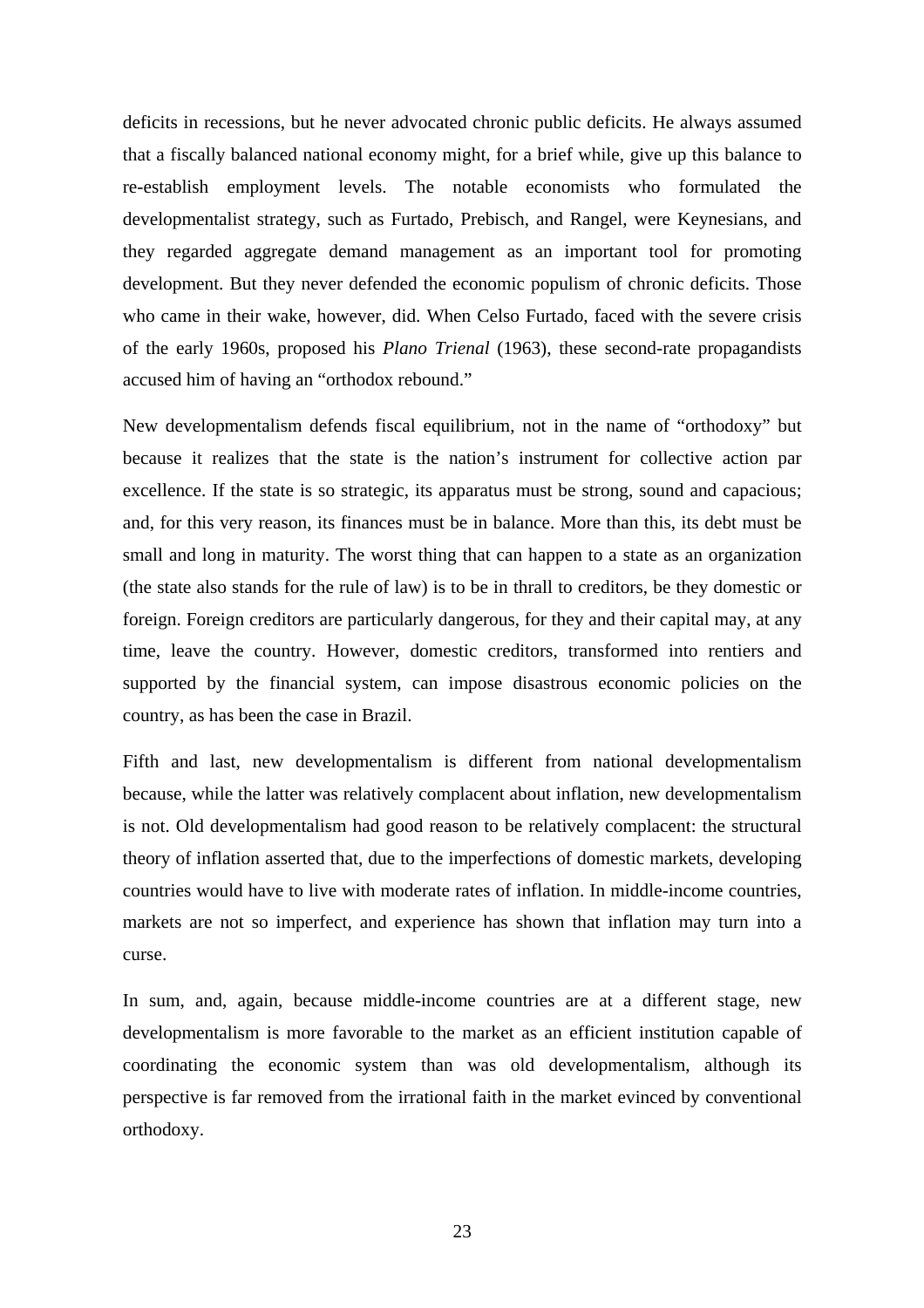#### **New developmentalism and conventional orthodoxy**

In this paper I am sponsoring new developmentalism, but conventional orthodoxy is not dead. To the contrary, it is still dominant, principally in defining macroeconomic policy in Latin America. Let us now examine the differences between these two competing strategies, quite apart from the fact that one is imported while the other is national. Conventional economic orthodoxy is made up of the set of theories, diagnoses and policy proposals that rich nations offer to developing countries. It is based on neoclassical economics but is not to be confused with it, because it is not theoretical but openly ideological and oriented toward institutional reforms and economic policies. While neoclassical economics is based in universities, particularly in the United States, conventional orthodoxy springs mainly from Washington, DC, home to the US Treasury Department and to the two agencies that are supposedly international but are, in fact, subordinate to the Treasury: the International Monetary Fund and the World Bank. The former is charged with macroeconomic policy and the latter with development. Second, conventional orthodoxy originated in New York, the headquarters or the point of convergence of major international banks and multinational corporations. Conventional orthodoxy changes over time. Since the 1980s, it has become identified with the "Washington Consensus," which cannot be understood simply as the list of ten reforms or adjustments that John Williamson wrote in the paper that gave birth to the expression. (His list included reforms and adjustments that are, indeed, necessary.)<sup>19</sup> The Washington Consensus is, in fact, the effective shape that neoliberal and globalist ideology has assumed at the level of the economic policies recommended to developing countries.

In previous studies I distinguished between the First and the Second Washington Consensus, to highlight the fact that the former was concerned mostly with the macroeconomic adjustment that became necessary as a result of the great debt crisis of the 1980s and with trade liberalization and privatization, while the latter, prevalent since the 1990s, also seeks to operate as a development strategy based on an open capital account (which Williamson explicitly excluded from the first Washington Consensus) and on growth with foreign savings. Together, however, they form a single consensus – that of rich nations in relation to their competitors, the middle-income countries. Although the term "Washington Consensus" is useful, I prefer **"**conventional orthodoxy" because it is

 $^{19}$  Williamson (1990).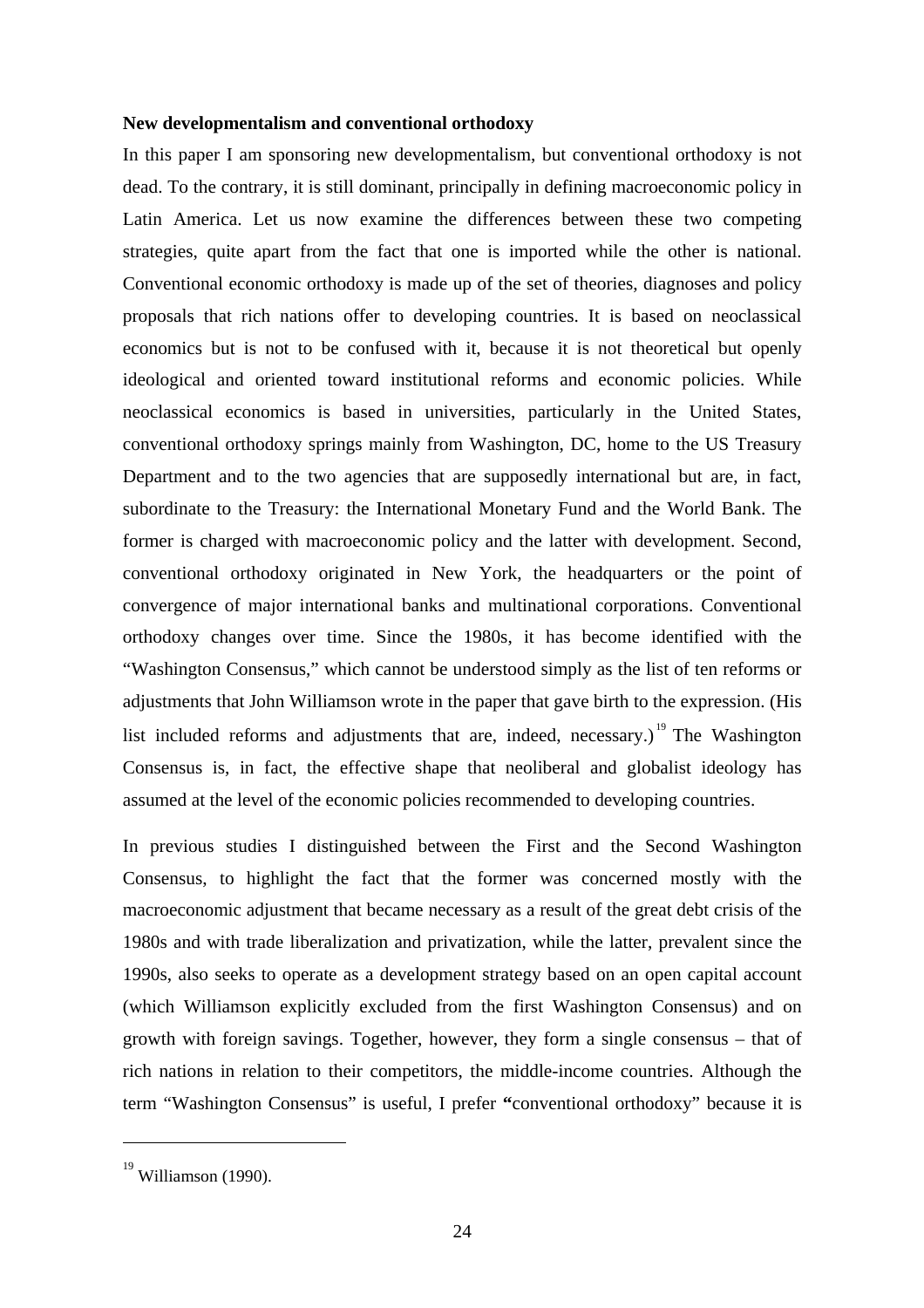more generic and portrays "orthodoxy" as merely conventional knowledge.<sup>20</sup> Conventional orthodoxy is the means by which the United States, at the level of economic policies and institutions, expresses its ideological hegemony over the rest of the world and mainly over dependent developing countries that lack nations strong enough to challenge this hegemony, as has traditionally been the case with Latin American countries. This hegemony purports to be **"**benevolent," while, in fact, it is the arm and mouth of neoimperialism – that is, imperialism without formal colonies that characterizes the relation of rich countries with the dependent countries that are formally independent.

In as much as conventional orthodoxy is the practical expression of neoliberal ideology, it is the ideology of the market versus the state. While new developmentalism wants a strong state and a strong market, and sees no contradiction between them, conventional orthodoxy wishes to strengthen the market by weakening the state, as if the two institutions were parties in a zero–sum game. Since the second half of the 20th century, therefore, conventional orthodoxy has been a version of the laissez-faire ideology that prevailed in the previous century. Regardless of the fact that the state has grown in terms of tax load and of the level of market regulation as a result of the increased dimensions and complexity of modern societies, and of the fact that a strong and relatively large state is a requirement for a strong and competitive market, conventional orthodoxy is the practical reaction against the growth of the state's apparatus. Certainly, the state has also grown as a result of mere clientelism, to create jobs and employ the bureaucracy, but conventional orthodoxy is not interested in distinguishing legitimate state growth from the illegitimate variety. It is the ideology of the minimal state, of the *laissez faire* state, of the state that is concerned only with domestic and foreign security, leaving economic coordination, infrastructure investments, and even social services like health and education to the devices of the market. It is the individualistic ideology that assumes that all are equally capable of defending their interests. It is, therefore, a right-wing ideology, an

 $20<sup>20</sup>$  I have no sympathy with any orthodoxy whatsoever, since orthodoxies are a way of renouncing thinking, and none for unorthodoxy, where the economist, upon identifying himself as unorthodox, renounces the implementation of his ideas and policies and reserves for himself the role of eternal minority opposition. A good economist is neither orthodox nor unorthodox but pragmatic: he can make good economic policy based on an open, modest theory that forces him to constantly consider and decide under conditions of uncertainty.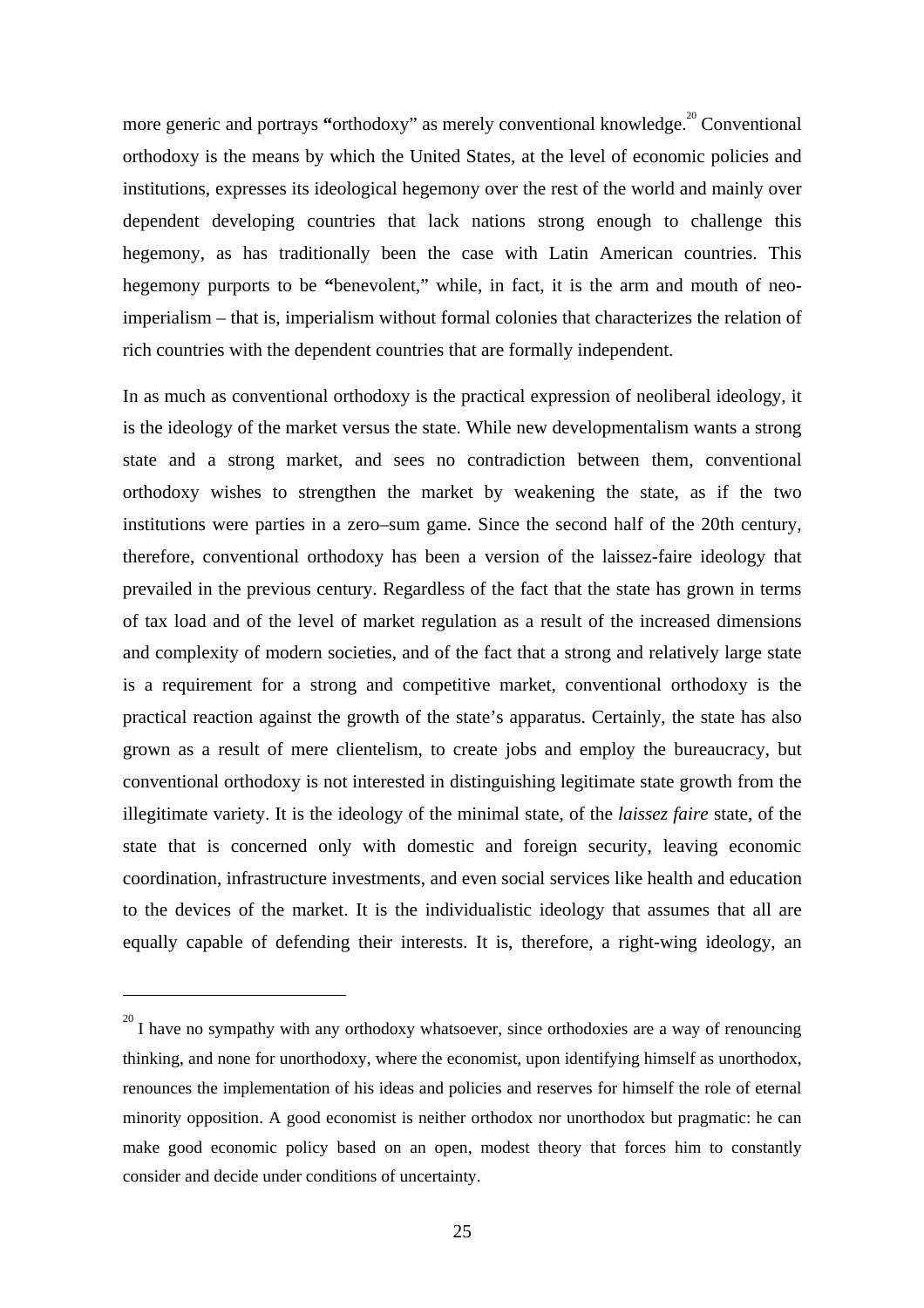ideology of the powerful, the rich, the better educated – the *haute bourgeoisie* and the high techno-bureaucracy. Its goal is to drive down direct and indirect real wages by leaving labor unprotected, thus making firms more competitive in an international market of developing countries and cheap labor.

The central difference between conventional orthodoxy and new developmentalism lies in the fact that conventional orthodoxy is market fundamentalist, believing that the market is an institution that coordinates everything optimally if it is free of interference, whereas new developmentalism is pragmatic. New developmentalism views the market as an efficient institution to coordinate economic systems, but knows its limitations. Factor allocation is the task that it performs best, but even here it faces problems. In stimulating investment and innovation, it is insufficient. It fails to neutralize two structural tendencies in developing countries: the tendency of the exchange rate to overappreciation and the tendency of wages to increase more slowly than productivity. And markets are a clearly unsatisfactory mechanism not only in distributing income but also because they favor the stronger and the more capable participants. While conventional orthodoxy acknowledges market failures but asserts that state failures are worse, new developmentalism rejects such pessimism about the possibilities of collective action and demands a capable state – not as compensation for a weak market but combined with a strong market. If human beings are able to build institutions to regulate human actions, including the market itself, there is no reason why they should not be able to strengthen the state organization or apparatus (making its administration more legitimate, its finances more solid, and its management more efficient) or to strengthen the constitutional or legal system (increasingly adjusting its institutions to social needs). Politics and democracy exist precisely for that purpose; and the more advanced democracies have been making major advances in this area in the last century.

In so far as one of the foundations of new developmentalism is classical political economy, which was essentially a theory of the "wealth of nations" (Smith) and of capital accumulation (Marx), social structures and institutions are fundamental to its reasoning. Besides, as it adopts a historical approach to economic development, the teachings of the German Historical School and of the American institutionalists are an essential part of its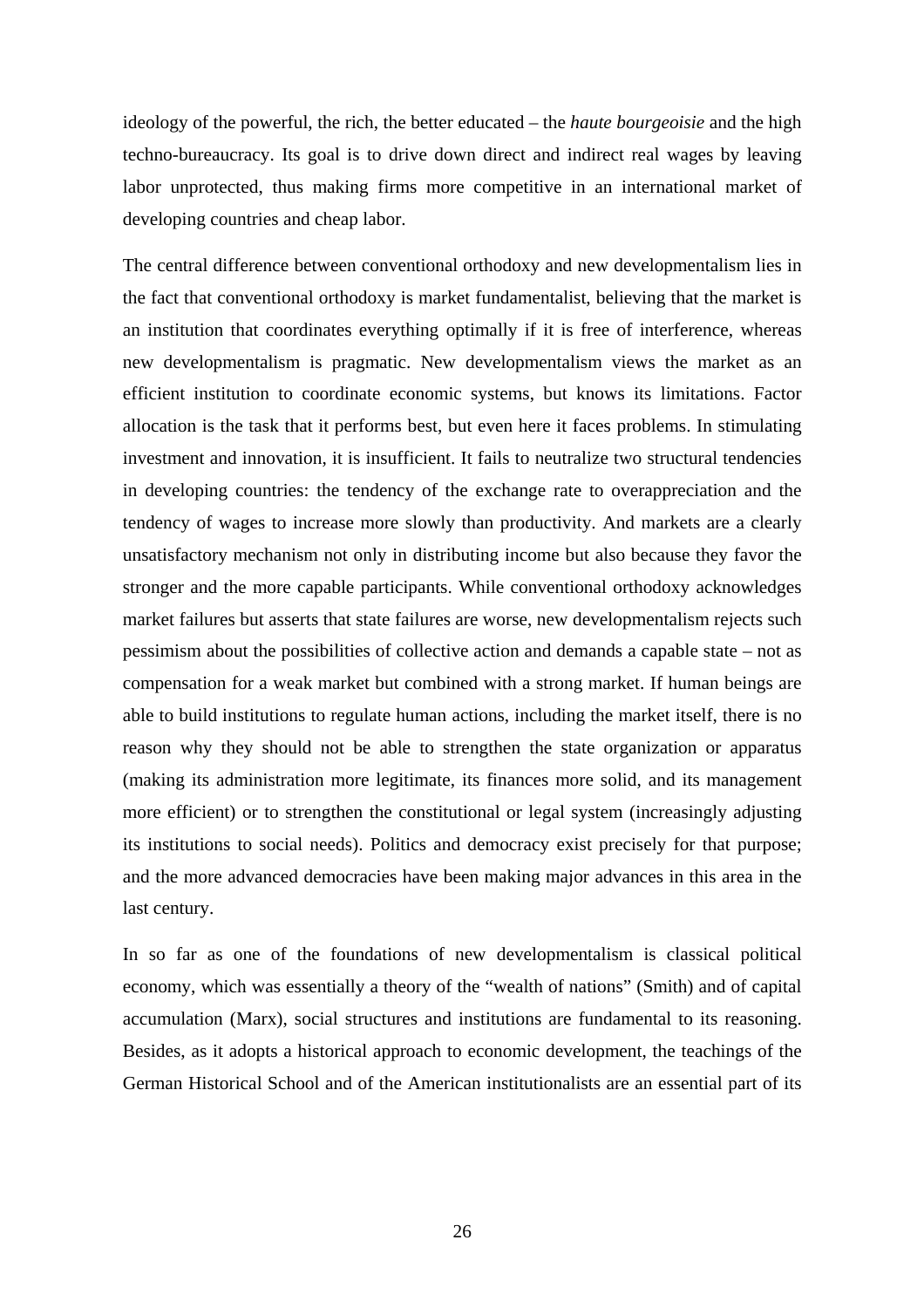vision.<sup>21</sup> Thus, institutions are fundamental, and to reform them is a permanent requirement in so far as, in the complex and dynamic societies in which we live, economic activities must be constantly re-regulated. In contrast, conventional orthodoxy, based on neoclassical economics, only recently acknowledged the role of institutions, in the context of **"**new institutionalism." In contrast to historical institutionalism, which in relation to economic development sees obstacles to economic growth in precapitalist institutions and in the distortions of capitalist institutions, and actively seeks to develop a set or cluster of institutions (a national growth strategy), new institutionalism offers a simplistic answer to the problem: it is sufficient that institutions guarantee property rights and contracts, or, more broadly, the good working of markets, which will automatically promote growth. According to the neoliberal jargon adopted, for instance, by *The Economist*, a good government will be a **"**reformist" one, involved in market-oriented reforms. According to new developmentalism, a government will be good in economic terms if it is able to promote economic growth and a more equal distribution of income by the adoption of economic policies and institutional reforms that are oriented, whenever possible, to the market, but often correcting it – in other words, if the country grows within the framework of a national development strategy. According to conventional orthodoxy, institutions should limit themselves almost exclusively to constitutional norms; according to new developmentalism, economic policies, and particularly monetary policies, must undergo permanent reform, a continual and gradual adjustment within the framework of a broader growth strategy. Industrial policy is required, but for new developmentalism a moderate interest rate and a competitive exchange rate are more important than an industrial policy.

New developmentalism and conventional orthodoxy share many institutional reforms, but their objectives are often different. Take, for instance, public management reform. New developmentalism supports it because it wants a more capable and more efficient state apparatus; conventional orthodoxy supports it because it sees in such reform an opportunity to reduce the tax burden. To new developmentalism, such a consequence may be desirable, but this is a different issue. The tax burden is a political question that depends on how democratic societies assign roles to the state, and on how efficient public

 $21$  The Historical School is the school of Gustav Schmoller, Otto Rank, Max Weber, and, in a different line, of Friedrich List; the American Institutionalist School is the school of Thorstein Veblen, Wesley Mitchell, and John R. Commons.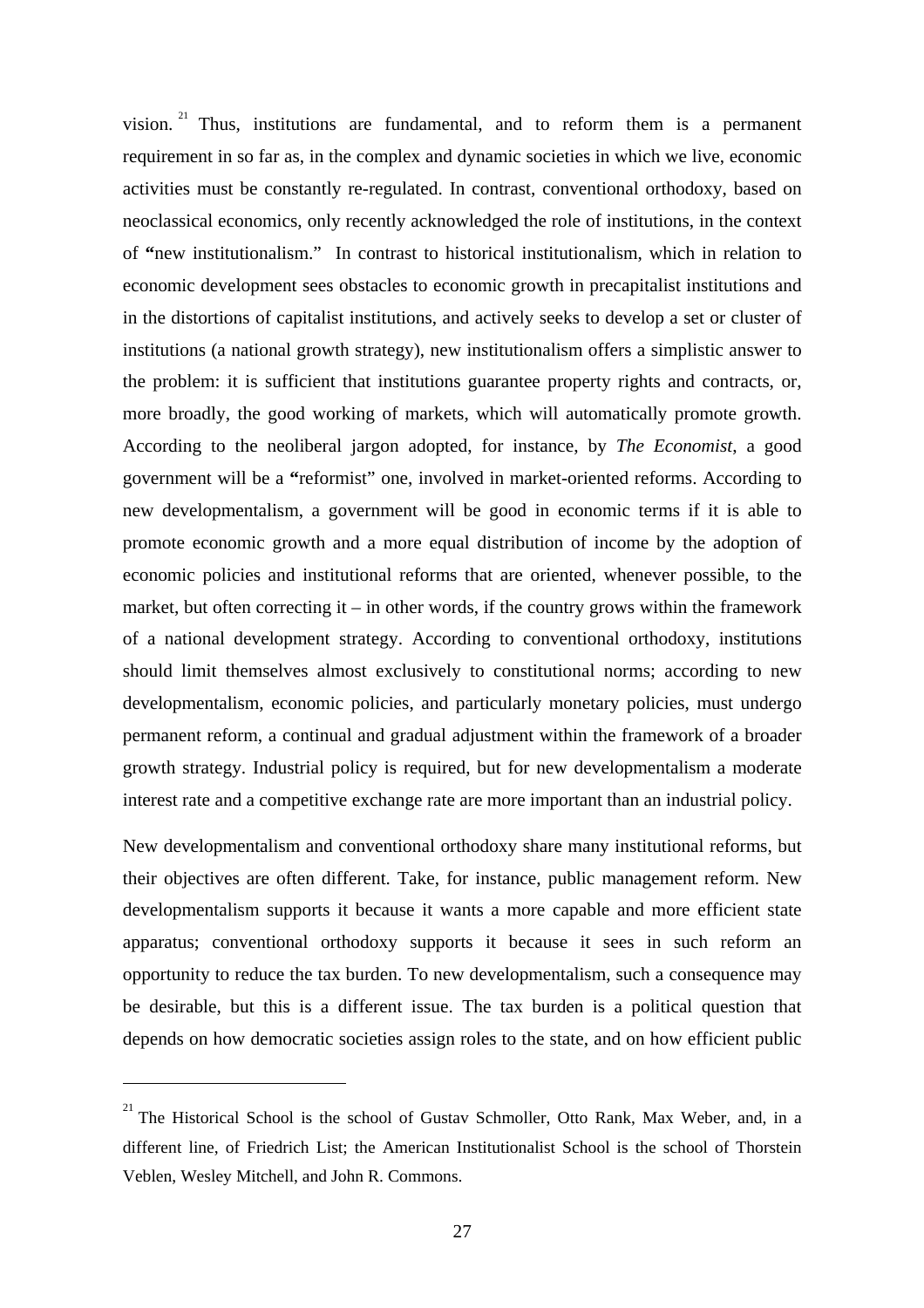services are. Another example: Both approaches favor more flexible labor markets, but new developmentalism looks at the experiences of northern Europe and does not mistake flexibility for lack of protection, while conventional orthodoxy wants to make labor standards more flexible in order to weaken the labor force and reduce wages. In other reforms, the difference is one of degree. New developmentalism favors, for instance, an open and competitive economy because it sees commercial globalization as an opportunity for middle-income countries, but it rejects unilateral opening and requires reciprocity from trade partners. And there are cases where there is definite disagreement, such as with regard to opening capital accounts. While conventional orthodoxy strongly favors it, new developmentalism rejects it, because the middle-income country loses control of its exchange rate. New developmentalism views commercial globalization as an opportunity but sees financial globalization as a risk that developing countries should not take.

In comparing new developmentalism and conventional orthodoxy, we can distinguish growth strategies from macroeconomic policies, although the two are closely correlated. Since growth is impossible without stability, let us begin by comparing macroeconomic policies. Since in references to "new developmentalism" we are thinking of middleincome countries, the macroeconomic policies that are required are not essentially different from those adopted in rich countries: they are based on fiscal balance, moderate interest rates and competitive exchange rates, which are common among rich countries. Yet, since conventional orthodoxy observes the principle "do as I say, not as I do", it differs significantly from new developmentalism. As we can see in Chart 2, both value macroeconomic stability; but, while conventional orthodoxy reduces macroeconomic stability to price stability and control of public debt, new developmentalism requires a moderate interest rate and a competitive exchange rate that guarantee the intertemporal equilibrium of both the public account (of the state) and the foreign account (of the nationstate). Conventional orthodoxy's approach may be summed up as follows: In order to guarantee macroeconomic stability, a country should achieve a primary surplus that keeps the public debt–GDP ratio at an acceptable level for creditors. The central bank is supposed to have a single mandate, namely, to control inflation, since it has at its disposal a single instrument, namely, the short-term or basic interest rate. This rate is essentially endogenous, corresponding to the equilibrium or non-accelerating-inflation rate of interest, and, given fiscal imbalance, it should be high. The exchange rate is also endogenous, that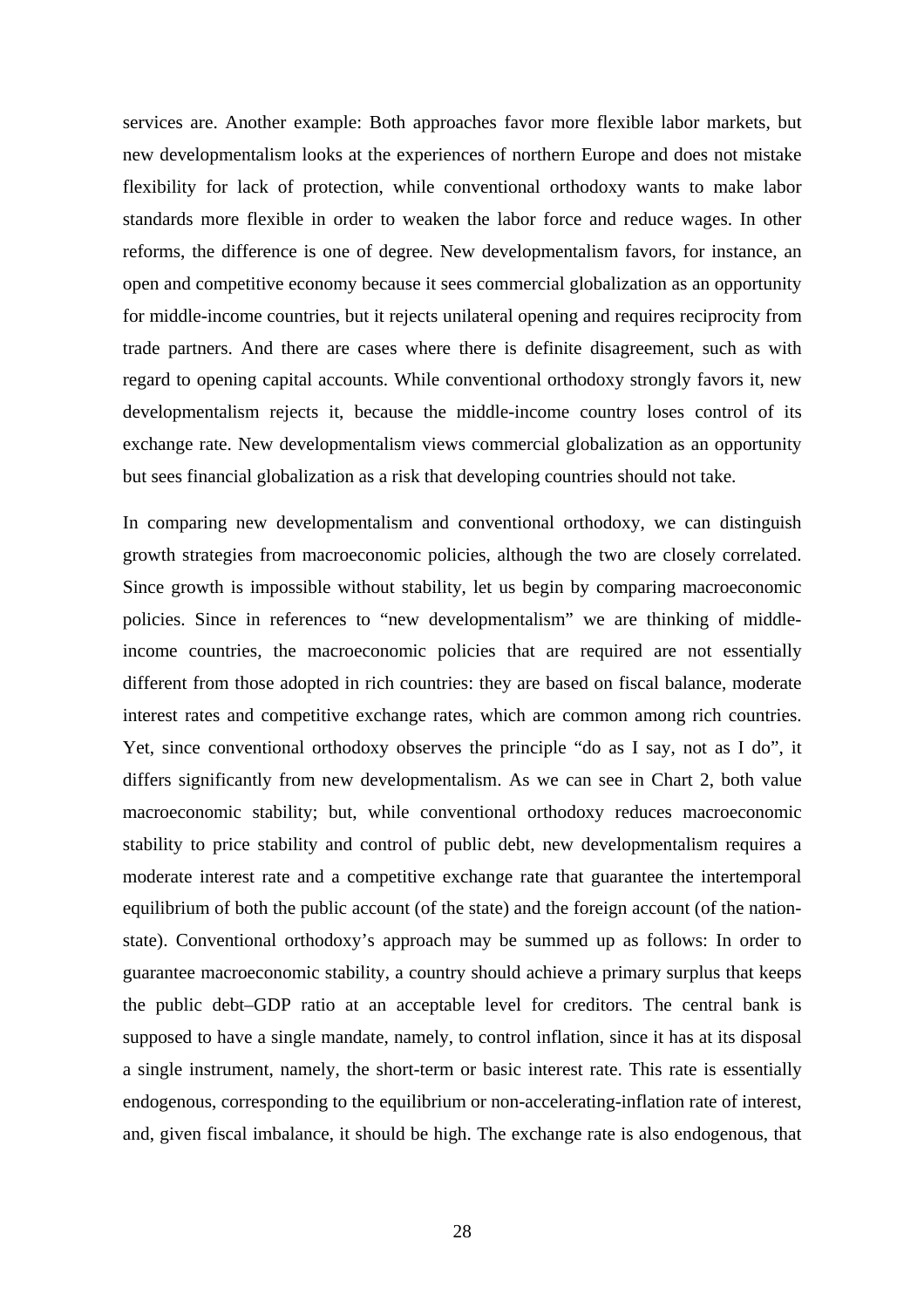is, it is market-defined, and its equilibrium will be automatically ensured by the market once a floating exchange rate is adopted.

New developmentalism takes a substantially different, Keynesian approach: Fiscal adjustment should not have as a parameter primary surplus but the budget deficit and, more than that, positive public saving that finances the required public investments without public indebtedness. The central bank, in association with the finance ministry, should not be limited to a single mandate but should have a triple one: to control inflation, to keep the exchange rate competitive (compatible with the current account balance and the gradual transfer of manpower to more knowledge-intensive or high per capita valueadded industries – something that a recurrent Dutch disease prevents) and to achieve reasonably full employment. In order to perform these tasks, the central bank does not have at its disposal a single instrument (as neoclassical macroeconomics asserts) but several instruments besides the interest rate: it may buy reserves and establish capital inflow controls to avoid the tendency of the exchange rate to relative appreciation that is common among middle-income countries. The interest rate is an instrument to control inflation, but its average level may be considerably lower than conventional orthodoxy assumes for developing countries; the exchange rate should be kept floating, but managed – there is no such thing as a completely free exchange rate.

| <b>Conventional orthodoxy</b>                     | New developmentalism                               |
|---------------------------------------------------|----------------------------------------------------|
| 1. The primary surplus is the central fiscal      | 1. The budget deficit and public savings are the   |
| standard.                                         | central fiscal standards.                          |
| 2. The central bank has a single mandated target: | 2. The central bank has three mandated targets:    |
| inflation.                                        | inflation, exchange rate, and employment.          |
| 3. The central bank uses a single instrument: the | 3. The central bank may also buy reserves or       |
| short-term interest rate.                         | impose controls on capital inflow to manage        |
|                                                   | the exchange rate.                                 |
| 4. The short-term interest rate is endogenous and | 4. The short-term interest rate is exogenous and   |
| should be high.                                   | can be moderate.                                   |
| 5. The exchange rate is floating and endogenous.  | 5. The exchange rate is floating but administered. |

| <b>Chart 2: Macroeconomic policies compared</b> |
|-------------------------------------------------|
|                                                 |

Let us now compare the growth strategies that I present in Chart 3. Conventional orthodoxy supports institutional reforms that reduce the size of the state and strengthen the market. It ascribes a minimal role to the state in investment and industrial policy, and it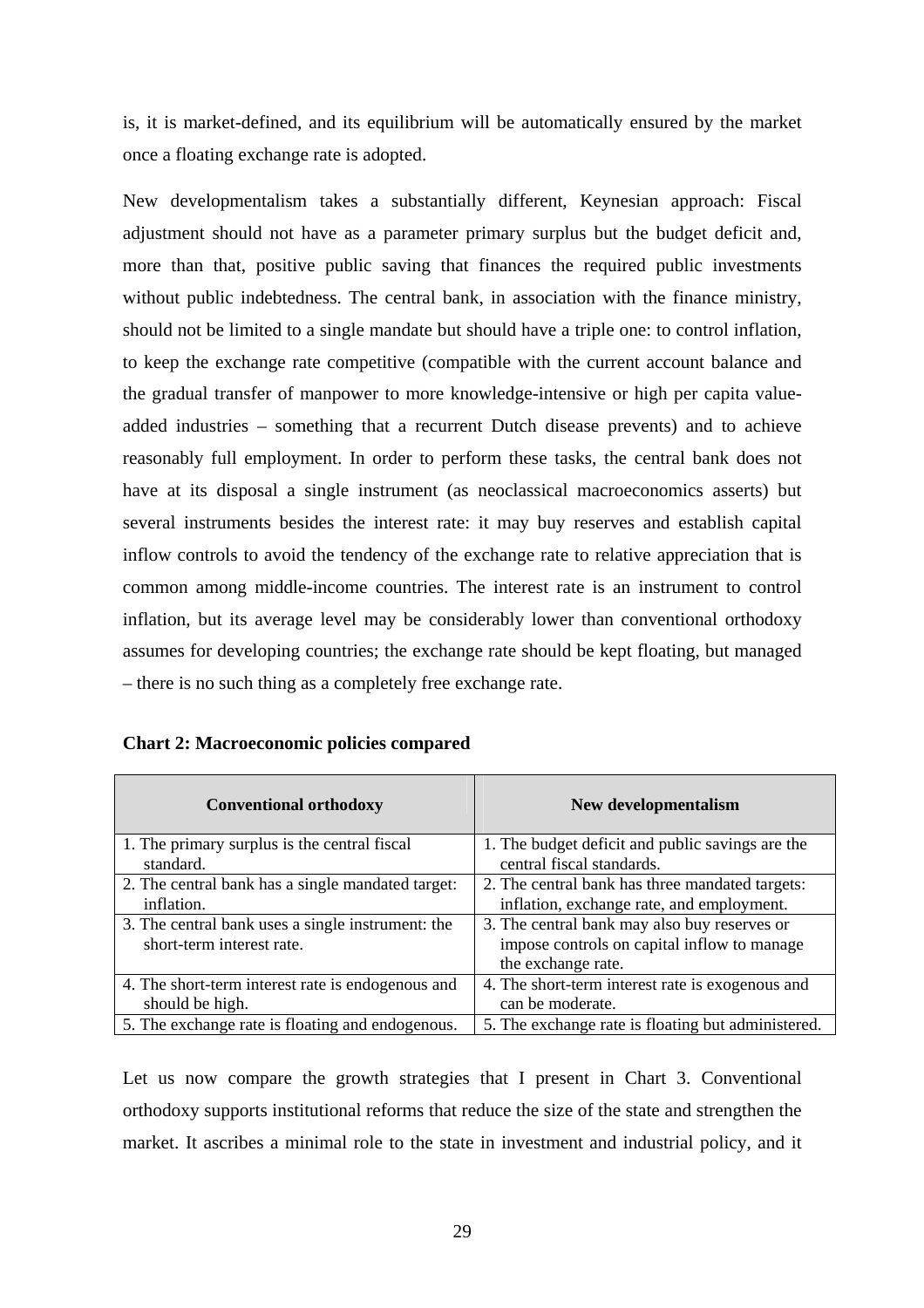does not envisage any role for the nation (an absent concept). It proposes the opening of the capital account and a growth-*cum*-foreign-savings policy.

In contrast, new developmentalism wants institutional reforms that strengthen the state as well as the market – only a capable state organization and state normative institutions endowed with legitimacy can serve as instruments of the nation's collective action. New developmentalism sees the nation as a national society with a sense of common destiny and of solidarity when competing internationally, as the fundamental actor defining a national growth strategy. It views as the fundamental institution for this growth the national development strategy, which creates incentives for entrepreneurs to innovate and invest. It gives priority to export industries and to industries characterized by high per capita value-added, that is, industries with a high technological or knowledge content. It believes that it is not only necessary but possible to increase domestic saving, for all developed countries did so in the past. The Dutch disease, the growth-*cum*-foreign-savings policy recommended by conventional orthodoxy, is a major cause of exchange-rate appreciation – appreciation that must always be prevented, since a competitive exchange rate, relatively depreciated, is the central condition for growth.

Before the 1990s, conventional orthodoxy was concerned with foreign exchange rates and, during balance-of-payments crises, always demanded foreign-exchange depreciations in addition to fiscal adjustments. Since the 1990s, however, the IMF has practically forgotten current account deficits (they were foreign savings, after all) and exchange rate depreciations. The twin-deficit hypothesis exempted it from worrying about current account deficits: all it had to do was concern itself with the primary surplus. For a while, it chose to talk about foreign exchange-rate anchors and dollarization; after that strategy failed in Mexico, Brazil and, above all, Argentina, the IMF turned to fully floating exchange rates to solve all external problems.

New developmentalism is strongly critical of this perspective and wants control not only over the state's public accounts (public deficit) but also over the nation's total accounts (current account). It wants not only the state's debt to be low but also the state to show positive public savings. It also wants a nation-state to have foreign accounts that ensure its national security and autonomy. It wants not only interest rate management but also foreign exchange-rate management, even if it's within the framework of a floating rate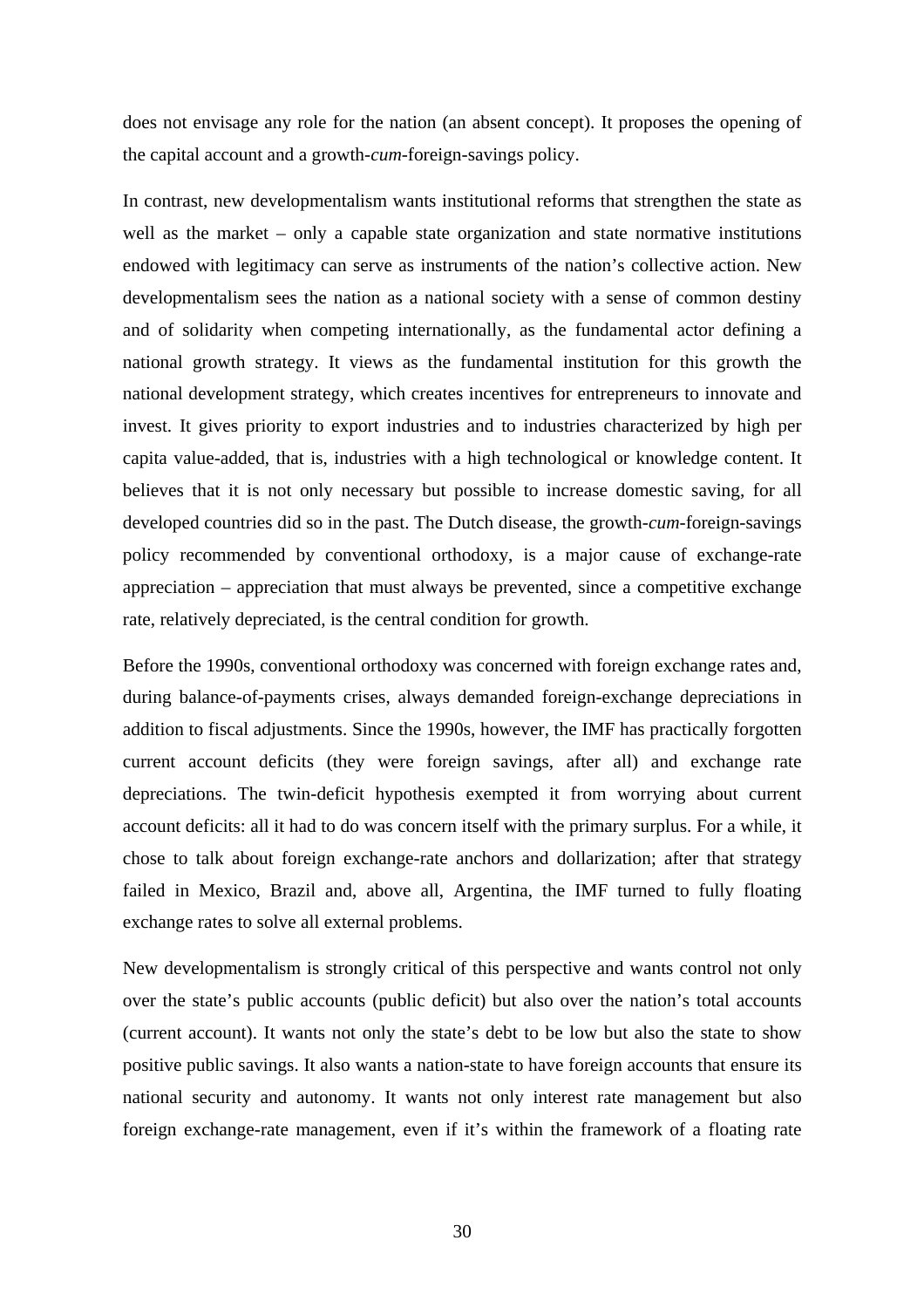regime – which it does not call **"**dirty," as conventional orthodoxy is wont to do, but **"**managed."

| <b>Conventional orthodoxy</b>                      | New developmentalism                              |
|----------------------------------------------------|---------------------------------------------------|
| 1. No economic role for the nation or for national | 2. The nation is the agent defining the national  |
| development strategies.                            | development strategy.                             |
| 2. Reforms reducing the size of state and          | 2. Reforms strengthening the state and regulating |
| deregulating markets.                              | markets.                                          |
| 3. The fundamental institutions to promote         | 3. The key institution to promote growth is a     |
| growth are property rights and contracts.          | national development strategy.                    |
| 4. Minimal role of the state in investing and in   | 4. Moderate role in investing and in industrial   |
| industrial policy.                                 | policy; large role in redistribution.             |
| 5. No structural tendencies.                       | 5. Tendency to the overvaluation of the exchange  |
|                                                    | rate and of wages increasing less than            |
|                                                    | productivity.                                     |
| 6. Capital account liberalization and floating     | 6. Floating but managed exchange rate to          |
| exchange rate.                                     | neutralize its tendency to overvaluation.         |
| 5. Growth financed with foreign savings.           | 5. Foreign savings appreciate the exchange rate   |
|                                                    | and cause substitution of foreign for domestic    |
|                                                    | savings.                                          |

**Chart 3: Growth strategies compared** 

Each of the above points is deserving of a lengthy analysis, but that is beyond the scope of this paper. In both comparative charts, my objective was to show that, contrary to the hegemonic ideology that assumes that conventional orthodoxy is the "golden straightjacket" for all countries proposed by ideologues of neoliberalism, there is a viable and responsible alternative. The experience of East Asian countries that never accepted conventional orthodoxy was already clear on the existence of this alternative; it has become even clearer with the recent experience of Russia and Argentina. In the 1990s, these two countries adopted conventional-orthodoxy models and then fell into deep crisis; after rejecting this economic model in the 2000s, the two countries are now performing in high-growth mode. Thus, new developmentalism is not a theoretical proposal but expresses successful national experiences. And conventional orthodoxy is neither a growth strategy nor a derivation from sound development macroeconomics; it is stagnation macroeconomics.

The policies derived from sound development macroeconomics must be oriented to responsible fiscal practices, a moderate average interest rate and a competitive exchange rate; this is the policy tripod of new developmentalism. When macroeconomists in rich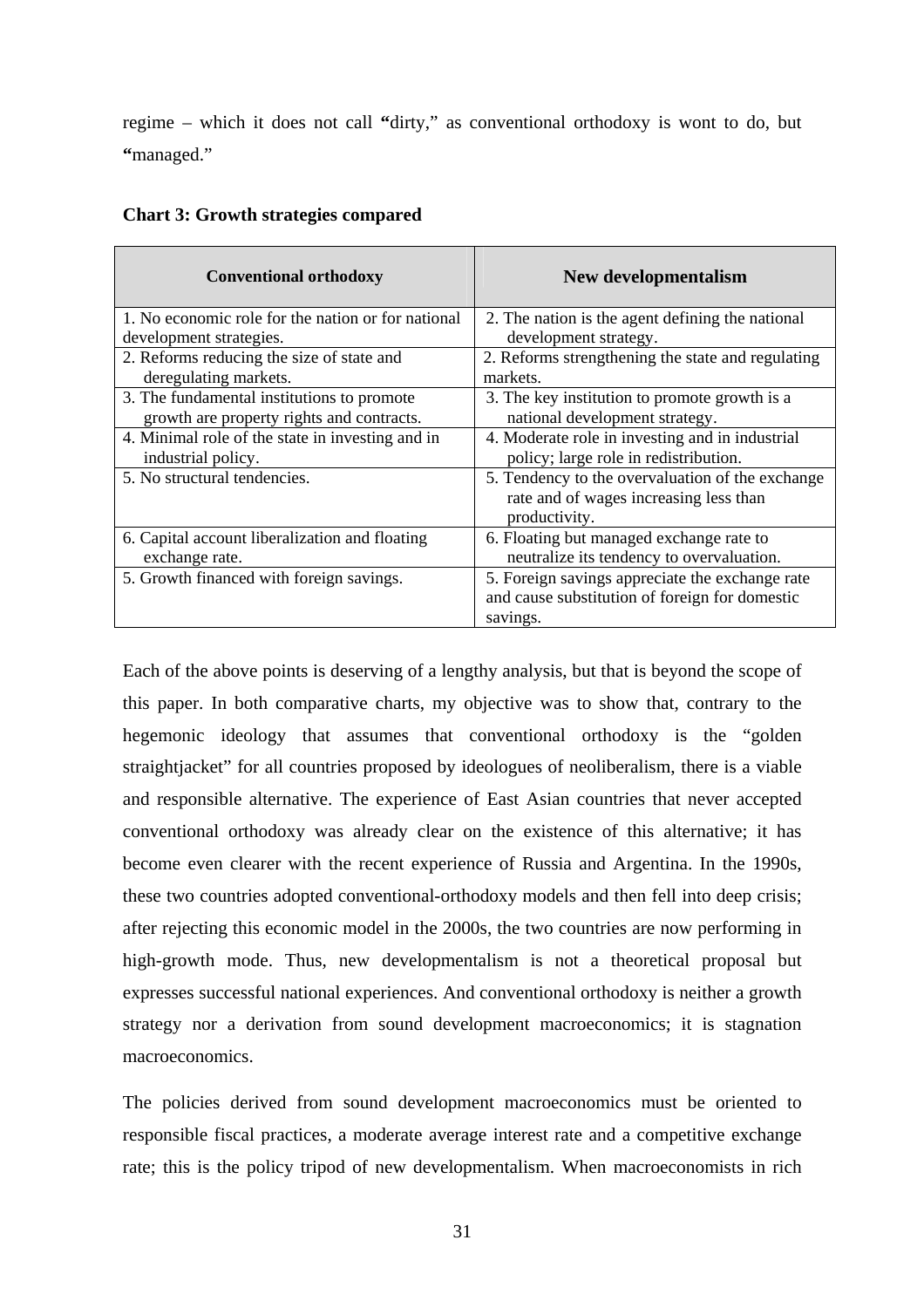countries discuss monetary and fiscal policies in their own countries they do disagree, but they agree on the three above points. The conventional orthodoxy that is applied in developing countries, however, shows a quite different practice. Although it is always asking for fiscal discipline, it is soft on this matter; Brazil, for instance, has achieved the fiscal target defined by conventional orthodoxy in each of the last eight years, $^{22}$  but fiscal problems have not been overcome. Conventional orthodoxy shows no discomfort in asserting that Brazil's real equilibrium interest rate is 9 percent a year and in defending the central bank's interest rate policy that has averaged 12 percent in real terms in recent years – a short-term interest rate that, in the special case of Brazil, directly aggravates the public debt.<sup>23</sup> And conventional orthodoxy insists, against the evidence, that it is impossible to manage the long-term exchange rate; this may be true for the United States, where the dollar is the international reserve currency, but it is not true for other countries.

Of these three policies, the crucial one is the requirement of a competitive exchange rate. By "competitive" I understand the exchange rate that besides equilibrating intertemporally the current account ensures international competitiveness for tradable industries if they adopt state-of-the-art technologies. The currencies of developing countries face a tendency to relative overvaluation, for several reasons: In the case of a growth-*cum*-foreign-savings policy, the overvaluation implies a current account imbalance; in the case of the Dutch disease, a relatively overvalued currency that makes economic development just not possible is consistent with current account equilibrium. There is nothing more disagreeable to conventional orthodoxy than the exchange rate topic. For years, development economists did not discuss the exchange rate – that was the concern of macroeconomics. A competent development macroeconomics and, in strategic terms, new developmentalism are correcting the course and showing how central the exchange rate is not only to keeping the current account balanced but also to promoting savings and investment.

<sup>&</sup>lt;sup>22</sup> Between 1999 and 2002, the primary surplus target defined by the IMF was 3.5% of GDP; thereafter, the target was increased to 4.25%.

 $^{23}$  In Brazil, there is no difference between the short-term and the long-term interest rates, since it is the short-term interest rate set by the Central Bank that defines the interest paid on Brazilian domestic treasury bonds. This is an absurd financial institution – an inheritance from the times of high inertial inflation that is carefully preserved by the representatives of conventional orthodoxy.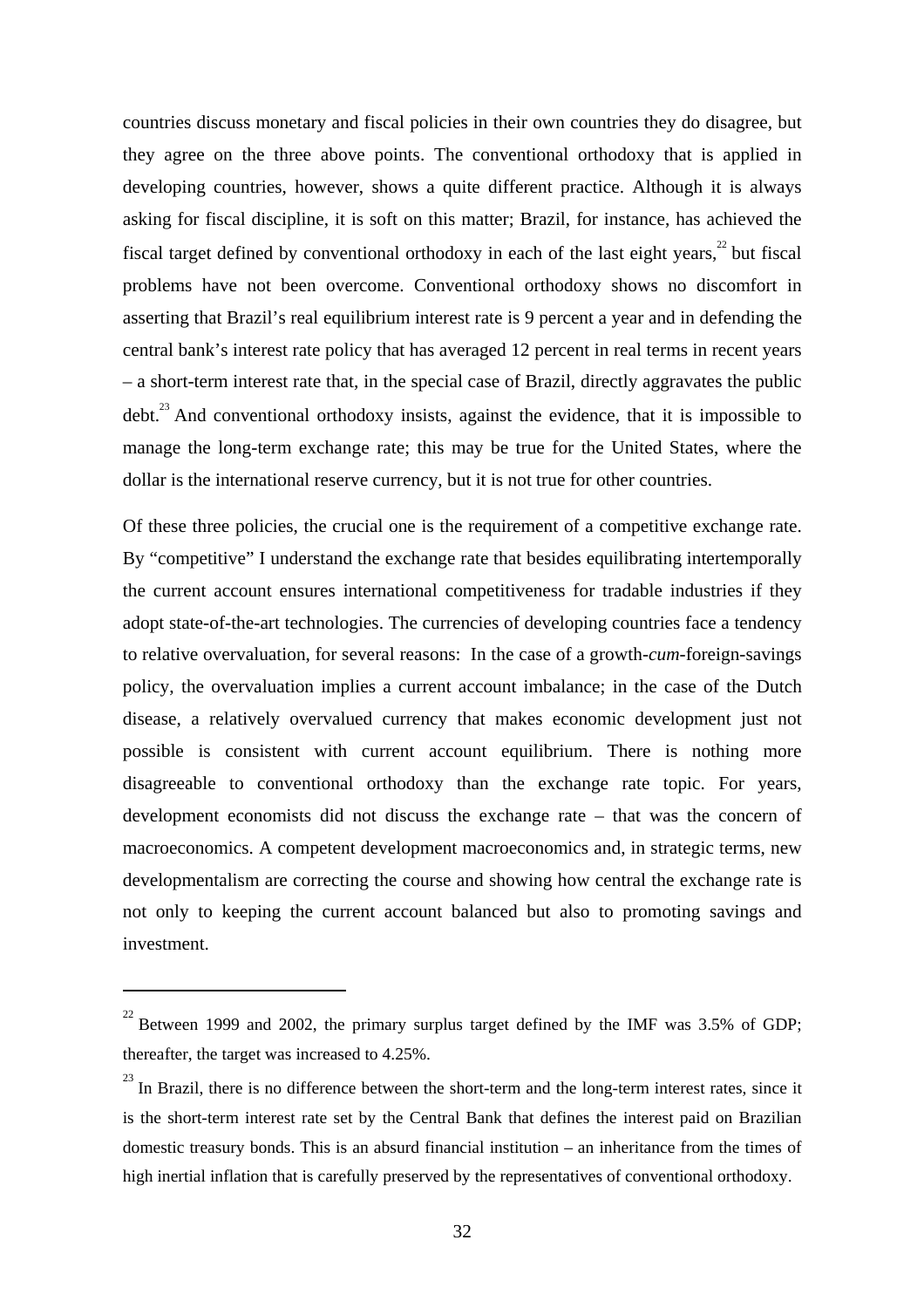Finally, since developing countries are dualistic countries that face the problem of an unlimited supply of labor, there is the tendency of wages to increase more slowly than productivity. Thus, there is a tendency to the concentration of income that must be checked by economic policy – particularly by a minimum wages policy and a large program of social expenditures in education, health care, social assistance and social security – not only for distributive reasons, but also because inequality is a source of political instability that is eventually a major obstacle to growth (Przeworski and Curvale 2006).

#### **Conclusion**

What are the results of the two approaches? The outcome of conventional orthodoxy in Latin America is well known: quasi-stagnation. Since 1990, at least, the truth from Washington and New York became hegemonic in this region marked by dependence. Reforms and adjustments of all sorts took place, but no development ensued. The results of new developmentalism in Latin America, in turn, cannot be measured. Chile has used it, but it is a small country, and its policies are halfway between one strategy and the other. The Argentina of Kirschner and former Finance Minister Roberto Lavagna is the only concrete experiment, but this is much too recent to enable an objective appraisal. Still, new developmentalism is more than proven, because it is none other than the strategy that Asia's dynamic countries have been using.

Can new developmentalism become hegemonic in Latin America, as developmentalism was in the past? The failure of conventional orthodoxy assures me that, indeed, it can. Argentina's 2001 crisis was a turning point: the requiem of conventional orthodoxy. No country was more faithful in the adoption of its prescriptions; no president was ever more dedicated to confidence-building than Carlos Menem. The results are common knowledge. On the other hand, new developmentalist thinking is renewing itself. It has available a younger generation of development macroeconomists who are able to think on their own account instead of just accepting the recommendations of the international financial institutions. There is, however, an issue of ideological hegemony to resolve. Latin American countries will resume sustained development only if their economists, businessmen and state bureaucrats recall the successful experience that old developmentalism was, and reveal themselves capable of taking a step forward. They have already criticized the former mistakes and realized the new historical facts that affect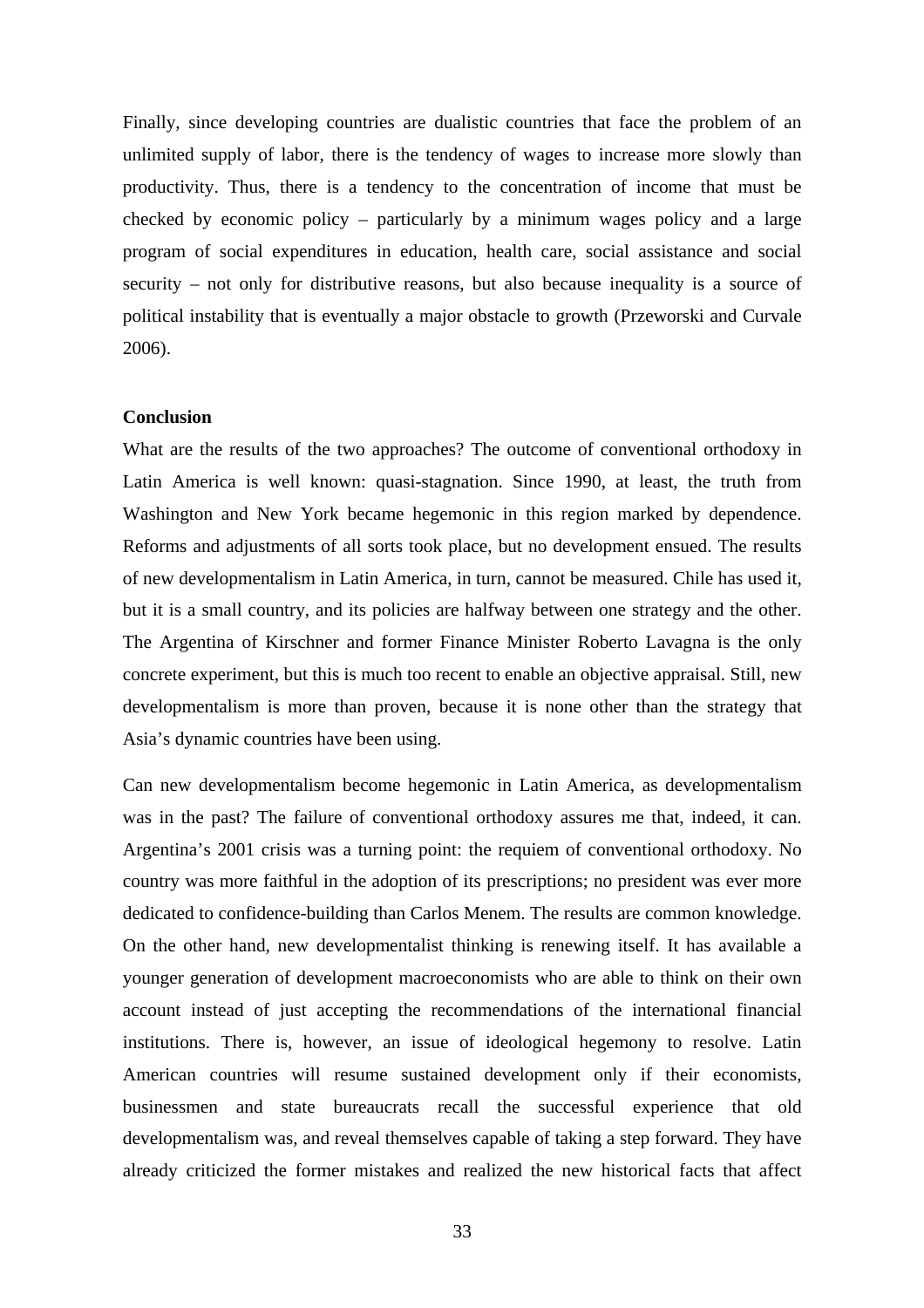them. They must now acknowledge that the national revolution that was under way, with the old developmentalism as the national strategy, was interrupted by the great crisis of the 1980s and by the neoliberal ideological wave from the North. They must perform an indepth diagnosis of the quasi-stagnation that conventional orthodoxy caused. They are supposed to consider that the key policies that need change are the macroeconomic ones, particularly those related to the interest rate and the exchange rate. They must turn an attentive eye toward the national development strategy of dynamic Asian countries. They must become involved in the great collective national work of rejecting the macroeconomics of stagnation that conventional orthodoxy implies, and of formulating a new national development strategy for their countries. I believe that this resumption of awareness is fully under way. Latin America's development has always been "nationaldependent," because its elites were always in conflict and ambiguous or ambivalent – now affirming themselves as a nation, now yielding to foreign ideological hegemony. There is, however, a cyclical element to this process (Bresser-Pereira 1993). Since the early 2000s it has been becoming clear that the era of neoliberalism and of its proposed economic strategy, the Washington Consensus, is over; the present global financial crisis has put a definitive end to it. New perspectives are opening up for Latin America. In the framework of new developmentalism, each individual country now has the possibility of adopting effectively national development strategies – strategies that widen the role of the state in regulating and in stimulating private investment and innovation, strategies that increase the country's international competitiveness while protecting labor, the poor and the environment.

## **References**

- Alejandro, Carlos Diaz (1981) "Southern Cone stabilization plans," in W. Cline and S. Weintraub, eds. *Economic Stabilization in Developing Countries*. Washington DC: Brookings Institution.
- Bresser-Pereira, Luiz Carlos (1970 [1984]) "Concentration of income and the economy's recuperation", section in Chapter 7 of *Development and Crisis in Brazil, 1930*–*1983*. Boulder, CO: Westview Press: 143–49. Original Portuguese edition, 1970.
- Bresser-Pereira, Luiz Carlos (1977) *Estado e Subdesenvolvimento Industrializado* [State and Industrialized Underdevelopment]*.* São Paulo: Editora Brasiliense.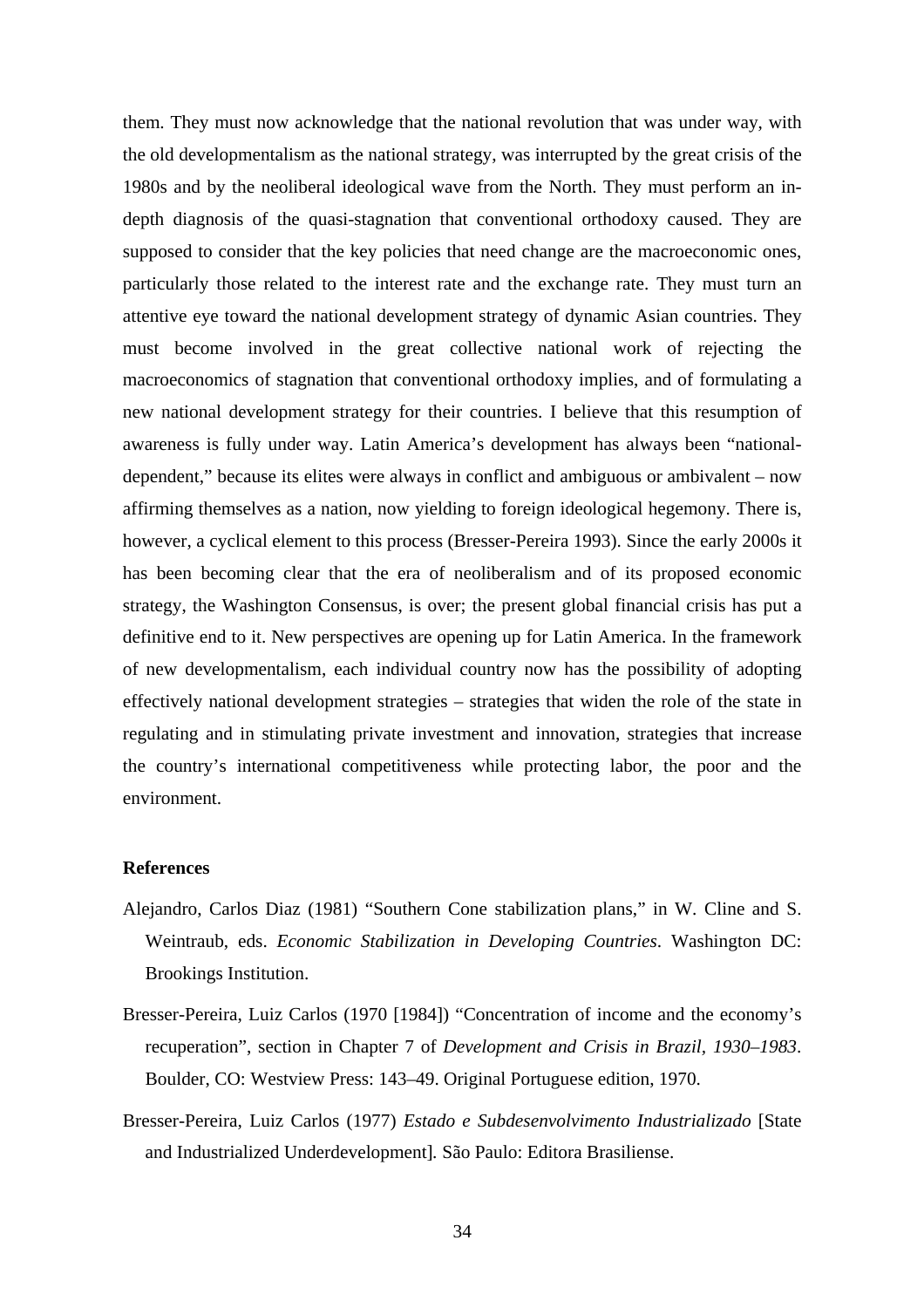- Bresser-Pereira, Luiz Carlos (1993) "Economic reforms and cycles of state intervention", *World Development* 21(8): 1337-1353.
- Bresser-Pereira, Luiz Carlos (2008) "Dutch disease and its neutralization: a Ricardian approach", *Brazilian Journal of Political Economy* 28 (1): 47–71.
- Bresser-Pereira, Luiz Carlos (2009a) "From the national-bourgeois to the associated dependency interpretation of Latin-America", forthcoming in the *Journal of Interamerican Studies*.
- Bresser-Pereira, Luiz Carlos (2009b) *Globalization and Competition*, Cambridge: Cambridge University Press (forthcoming).
- Bresser-Pereira, Luiz Carlos and Paulo Gala (2008) "Foreign savings, insufficiency of demand, and low growth", *Journal of Post Keynesian Economics*, 30 (3): 315–34.
- Bresser-Pereira, Luiz Carlos and Yoshiaki Nakano (1984 [1987]) *The Theory of Inertial Inflation*, Boulder: Lynne Rienner Publishers. Original Portuguese edition, 1984.
- Bresser-Pereira, Luiz Carlos and Yoshiaki Nakano (2002) "Economic growth with foreign savings?" Paper presented at the Seventh International Post Keynesian Workshop, Kansas City, Missouri, June 28–July 3 2002. Available at www.bresserpereira.org.br. In Portuguese, *Revista de Economia Política* 22(2): 3–27.
- Canitrot, Adolfo (1975) "La experiencia populista de distribución de renta", *Desarrollo Económico* 15(59): 331–51.
- Cardoso, Fernando Henrique and Enzo Faletto (1969[1979]) *Dependency and Development in Latin America.* Berkeley: University of California Press. Original Spanish edition, 1969.
- Chang, Ha-Joon (2002) *Kicking Away the Ladder*, London: Anthem Press.
- Easterly, William, Michael Kremer, Lant Pritchett and Larry Summers (1993) "Good policy or good luck? Growth country performance and temporary shocks", *Journal of Monetary Economics* 32 (3): 459–84.
- Ffrench-Davis, Ricardo (2003) *Entre el Neoliberalismo y el Crescimiento com Equidad,*  third edition. Santiago de Chile: J. C. Sáes Editor.
- Frank, Andre Gunder (1966) "The development of underdevelopment", *Monthly Review* 18(4): 17-31.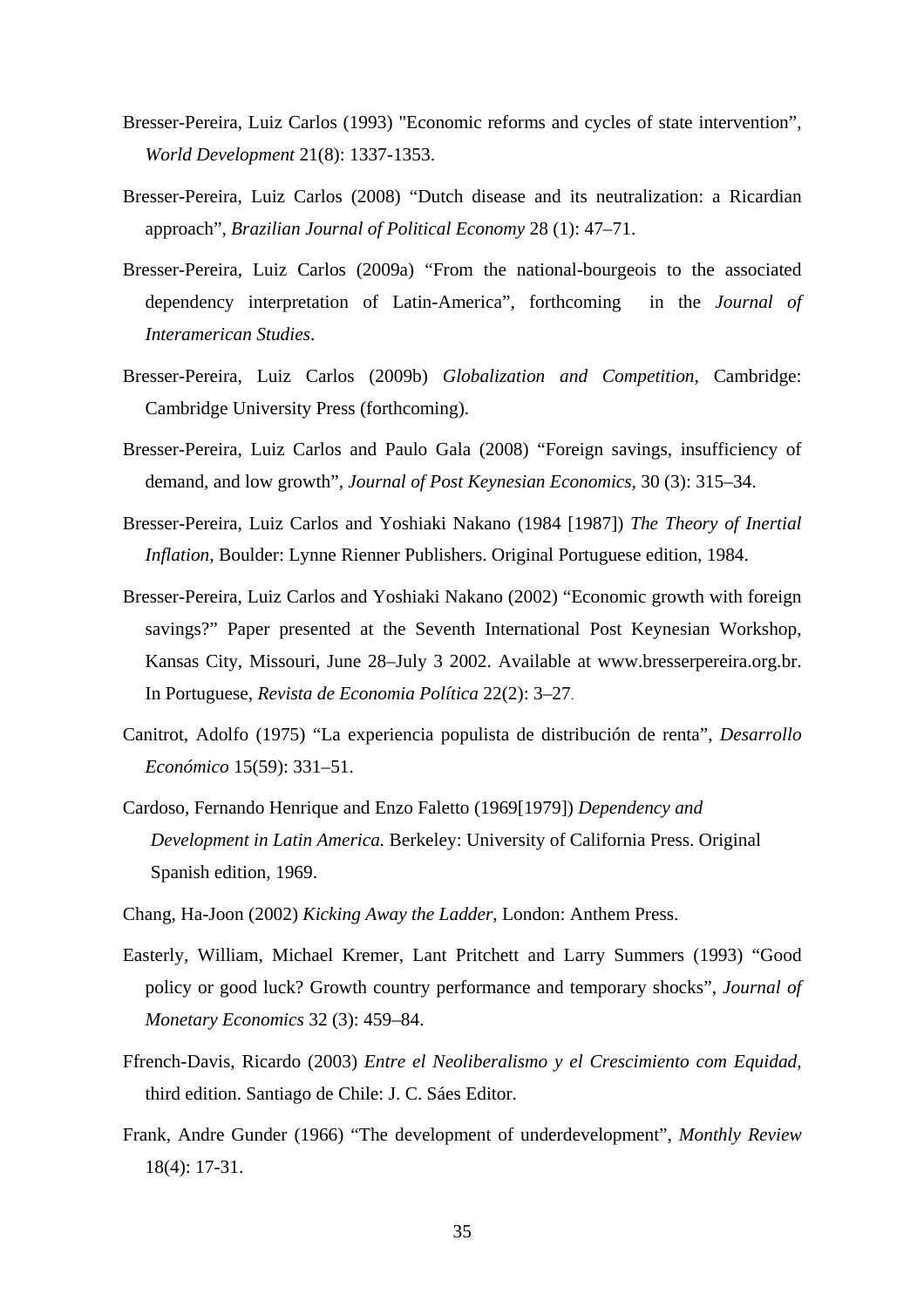- Frenkel, Roberto (2003) "Globalización y crisis financieras en América Latina." *Revista de Economia Política*, 23(3): 94–111.
- Friedman, Thomas L. (2000) *The Lexus and the Olive Tree.* 2nd edn. New York: Random House.
- Furtado, Celso (1959 [1963]) *The Economic Growth of Brazil*. Los Angeles: University of California Press. Original Brazilian publication, 1959.
- Furtado, Celso (1963) *Plano Trienal de Desenvolvimento Econômico e Social (1963 1965).* Rio de Janeiro: Síntese.
- Furtado, Celso (1966 [1970]) *Obstacles to development in Latin America*. New York: Anchor Books-Doubleday. Original Brazilian publication, 1966.
- Gellner, Ernest (1983) *Nations and Nationalism.* Ithaca: Cornell University Press.
- Gellner, Ernest (1993 [2000]) "O advento do nacionalismo e sua interpretação: Os mitos da nação e da classe." In Gopal Balakrishnan & B. Anderson, eds.. *Um Mapa da Questão Naciona.* Editora Contraponto: 107–34.
- Lewis, Arthur W. (1954) "Economic development with unlimited supply of labor". *The Manchester School* 22: 139–91.
- Mankiw, N. Gregory (2006) "The macroeconomist as scientist and engineer", *Journal of Economic Perspectives* 20 (4): 29–46.
- Ocampo, José Antonio and María Angela Parra (2007) "Explaining the dual divergence: the role of special shocks and specialization patterns", in José Antonio Ocampo, K. S. Jomo and Rob Vos, eds. (2007): 98–127.
- Ocampo, José Antonio, K. S. Jomo and Rob Vos, eds. (2007) *Growth Divergences*, London: Zed Books, in association with United Nations.
- Ocampo, José Antonio and Rob Vos (2008) *Uneven Economic Development*, London: Zed Books, in association with United Nations.
- Pazos, Felipe (1972) *Chronic Inflation in Latin America*. New York: Praeger Publishers.
- Przeworski, Adam and Carolina Curvale (2006) "Explica la política la brecha económica entre Estados Unidos y América Latina?", in Francis Fukuyama, ed. *La Brecha entre América Latina y Estados Unidos*, Buenos Aires: Fondo de Cultura Económica: 129–66.